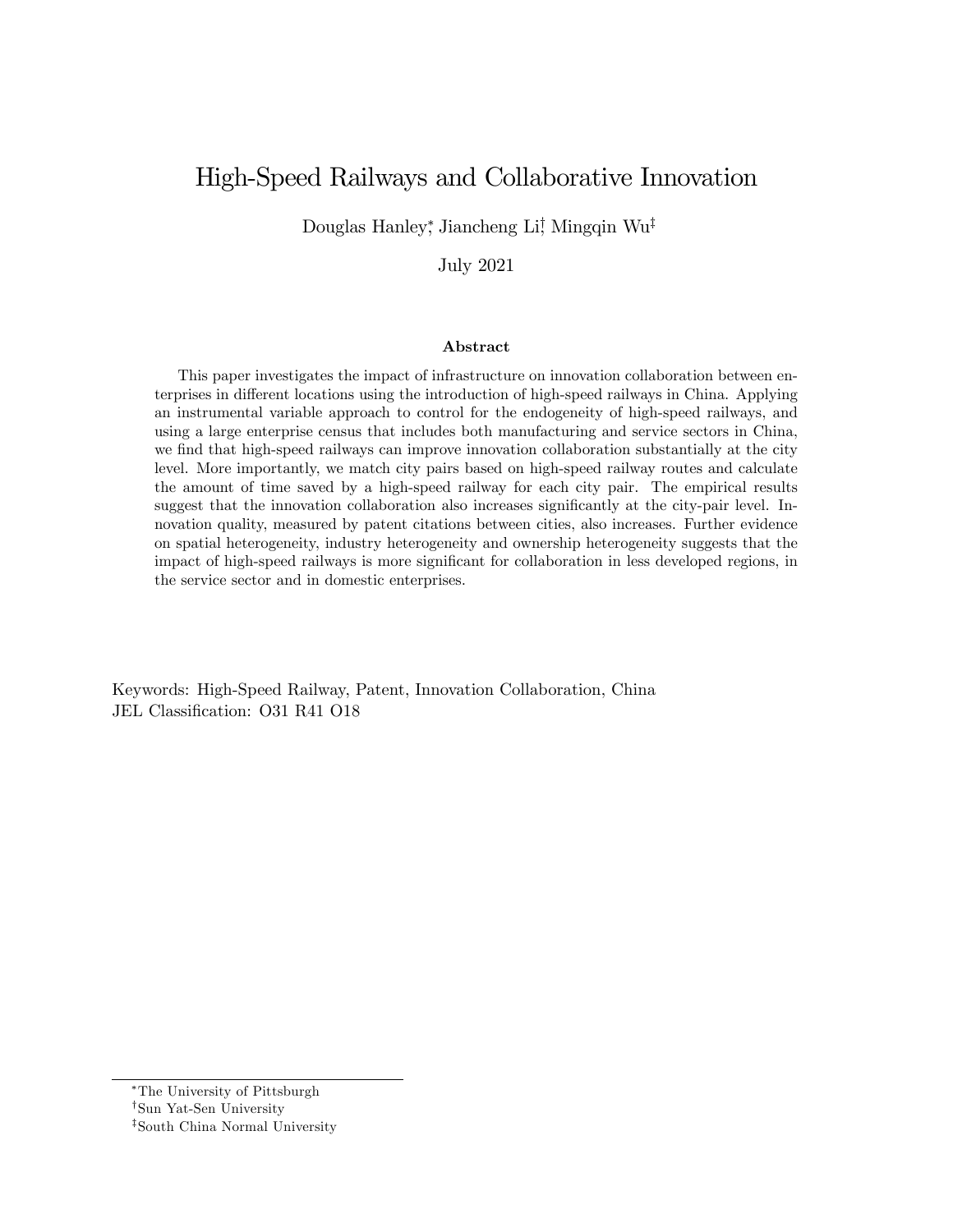# 1 Introduction

Technological and scientific progress propels substantial economic growth and accelerates the transformation of economies. Local economic outcomes increasingly depend on local idea and innovation generation (Davis and Dingel, 2019). Knowledge and technology are embedded in individual scientists, research institutes, private sector entities and government agencies (Acemoglu et al., 2016). New innovations and ideas are built based on past achievements and cooperation between the participants. Cooperation among different sources of knowledge can stimulate knowledge creation, diffusion and new innovations. Eliminating obstacles to mobility is key to technology improvement and innovation ability, since the mobility of individuals has been proven to be an important mechanism for knowledge diffusion (Rosenkopf and Almeida, 2003; Singh, 2005). Moreover, the movement of people fosters the movement of capital, which is one of the key factors for innovation (Campante and Yanangizawa-Drott, 2018). Physical proximity is closely related to increased communication and intellectual interaction (Audretsch and Feldman, 2004; Charlot and Duranton, 2004; Arzaghi and Henderson, 2008; Davis and Dingel, 2019). Reducing transportation costs can increase the circulation of people in a region and facilitate knowledge flows, diffusion and spillover, thus increasing the likelihood of innovation collaboration, which has become a widespread phenomenon, particularly in industries with rapid technological development (König et al., 2019). Despite the literature on studying reductions of transportation costs and trade cost, we lack studies that can explain the extent to which transportation infrastructure affects knowledge flows and innovation collaboration between enterprises. This paper examines whether and how high-speed transportation, i.e., high-speed railways, improves the innovation collaboration between enterprises located in different places.

Transportation costs affect the location, production and agglomeration of economic activities and knowledge creation. In this paper, we use high-speed railways in China to examine the roles and benefits of high-speed transportation in knowledge creation and collaboration between enterprises located in different cities. We first identify the impact of high-speed railway on collaborative patents between Örms across China at the city level: the number of innovation collaborations increases significantly after the introduction of high-speed railways. Moreover, we further match city pairs connected by high-speed railways and calculate the specific amount of time saved by high-speed railways for each city pair, and we find that collaborative patents increase significantly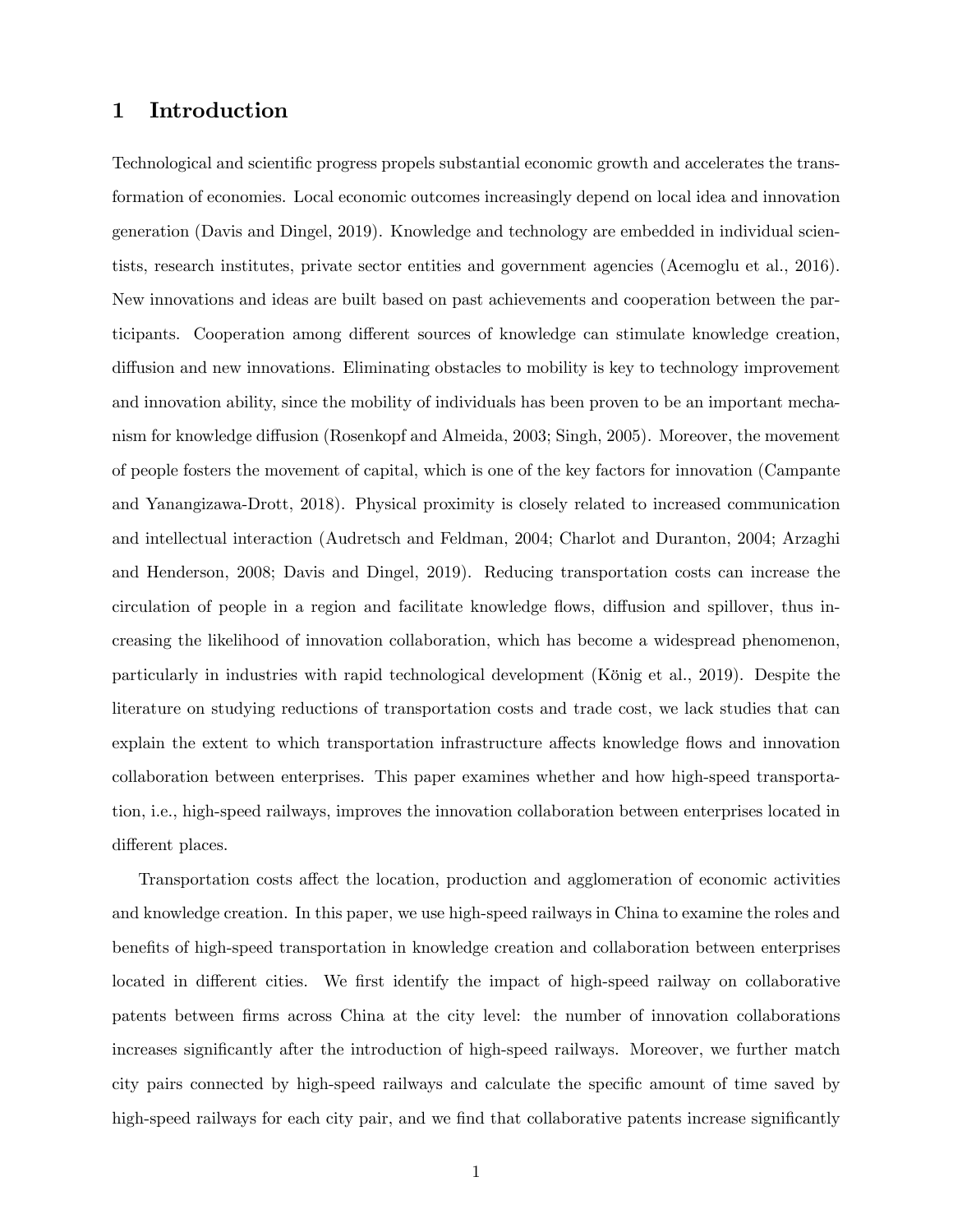at the city-pair level. Patent citations between cities increase substantially due to the reduction in transportation costs. These findings not only highlight the role of infrastructure in facilitating collaborations between enterprises and promoting knowledge exchanges but also touch the heart of innovation and growth in the literature (Aghion and Howitt, 1992; Acemoglu and Akcigit, 2012; Agrawal et al., 2017).

China provides an appropriate context for this study. First, China is on a rapid ascent in the world's science league (Hu, 2020). According to the 2019 World Intellectual Property Indicators, China has a leading position on multiple indicators of intellectual property rights. Second, China currently hosts the world's largest high-speed railway network. The first high-speed railway in Mainland China was completed in 2008. Until July 2020, the total length of high-speed railways had reached more than 36,000 kilometers<sup>1</sup>. China's high-speed rail system, which provides passengers fast, reliable and comfortable travel, has resulted in major changes in people's personal and working lives, promoted economic development along the lines, and moved China further toward being a "high-speed rail society"<sup>2</sup>.

Using merged data from a large-scale enterprise census and collaborated information on patents registered with the State Intellectual Property Office (SIPO), which was replaced by China National Intellectual Property Administration (CNIPA) in August 2018<sup>3</sup>, we construct a rich longitudinal database and examine whether and how enterprises in different cities collaborate on patents. Since high-speed railways reduce transportation costs, they make it more convenient for the employees of different enterprises to meet, discuss, exchange ideas, attend conferences and cooperate, especially on innovation that requires more than one type of expertise. From 2005 to 2015, if both cities are connected by high-speed railway, the annual growth rate of patent collaboration is 3.34% between cities. The patent collaboration increases significantly after the high-speed railway was put into use in 2008.<sup>4</sup>. A major identification challenge in estimating the effect of high-speed railway on innovation collaboration is the endogeneity issue affecting high-speed railways due to reverse causality or omitted variables. To address this problem, we follow a growing literature that focuses on the impact of the U.S. interstate road system, and exploits instrumental variable

<sup>1</sup> http://politics.people.com.cn/n1/2020/0810/c1001-31815882.html

 $^{2}\text{http://www.gov.cn/xinwen/2015-01/25/content\_2809770.htm}$ 

<sup>3</sup>The website is: http://epub.cnipa.gov.cn/

<sup>&</sup>lt;sup>4</sup>The average annual growth rate for the number of collaborated patents between cities is 0.92% if they are not connected to the high-speed railway line. If one city is connected to the high-speed railway and the other city is not, the annual growth rate for the number of collaborated patents is 1.17% between these two cities.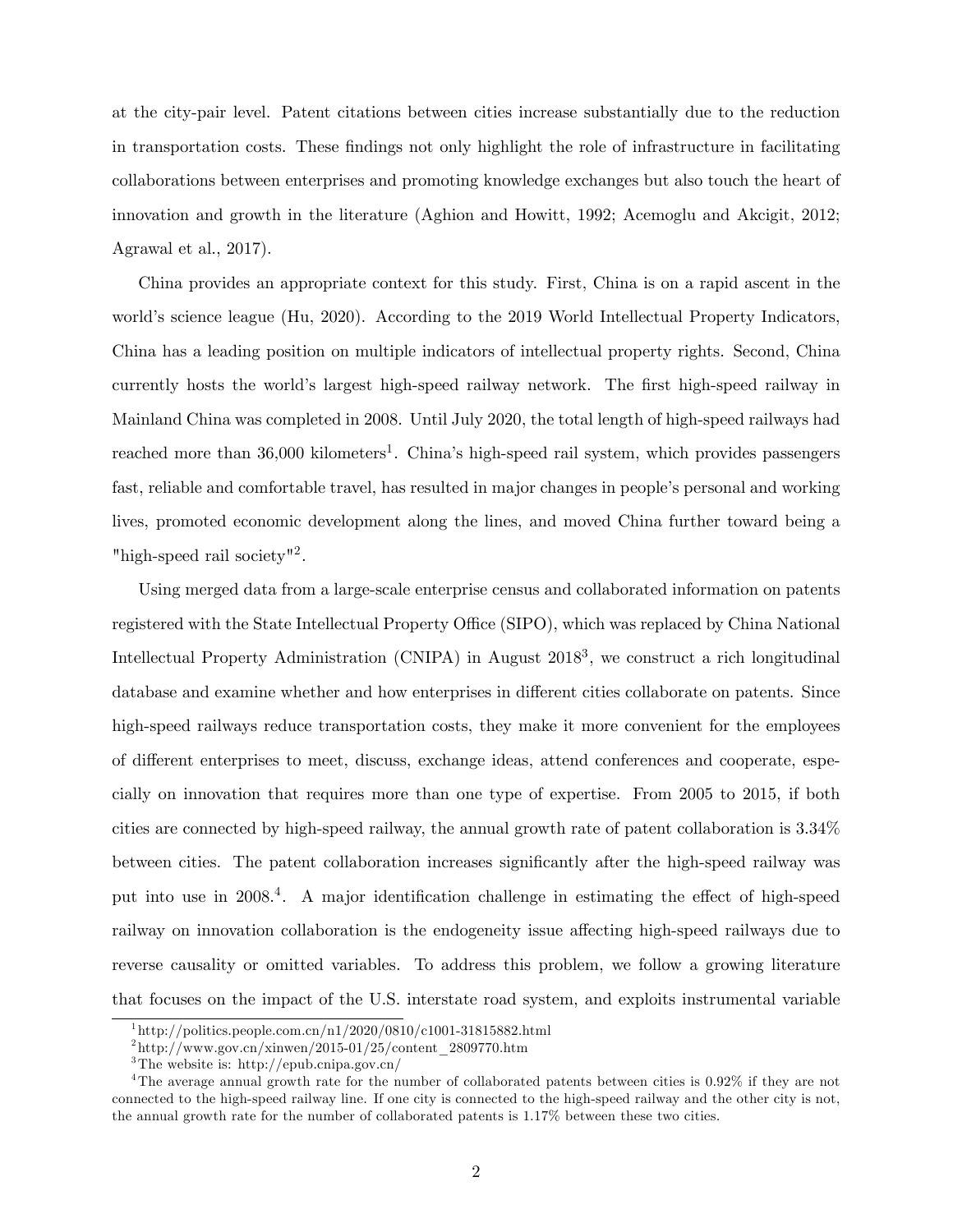for high-speed railways (Baum-Snow, 2007; Michaels, 2008; Duranton & Turner, 2012; Duranton et al., 2014; Agrawal et al., 2017). We employ the Chinese railway network in 1934 as the instrument for the presence of high-speed railways. This historical instrumental variable is related with the transportation infrastructure at present, and it is uncorrelated with the residuals in the regression.

We examine the impact of high-speed railways on innovation collaboration not only at the city level but also by building the bilateral high-speed railway network connecting each city pair and calculating the time that is saved by comparing the travel time of high-speed and ordinary railway. The reduction in travel time gives enterprises more opportunities to exchange ideas and communicate with other enterprises in another city, thus increasing patent collaborations. A one percent increase in the time saved by high-speed railway translates into a 0.19% increase in the total number of patent collaborations, and a more than  $0.95\%$  increase in the patent citations between cities. Similar effects are found for extensive margin (i.e., the number of cooperated parties for the patents beween two cities) and intensive margins (i.e., the number of collaborated patents for each pair of cooperating party). Moreover, the impact of high-speed railways on innovation collaboration is nonlinear. We find that the most efficient distance between cities for high-speed railways to promote patent collaboration is within 200 kilometers. In addition, high-speed railways not only facilitate knowledge exchange within the manufacturing industry but also increase cooperation cross sectors, and the later effect is even larger. The impact of high-speed railways is more significant for the western than for the eastern and central regions in China. Finally, the effect of high-speed railways is more pronounced for domestic firms.

This paper is connected to the literature on the determinants of innovation and the impacts of transportation infrastructure on regional economic growth. We contribute to the literature in two ways. First, this paper contributes to the literature on knowledge creation, spillover and transmission by investigating the innovation collaboration between enterprises. Romer (1986), Krugman (1991a, b), and Grossman and Helpman (1991) focused on the roles of knowledge spillover across individuals and firms. Berliant and Fujita (2008) highlighted the history of meetings and how their content is important for knowledge creation, and they presented a micromodel of knowledge creation through interactions. Singh (2005) investigated how interpersonal networks determine knowledge diffusion patterns. Berliant et al. (2006) established a microfoundation to explain the patterns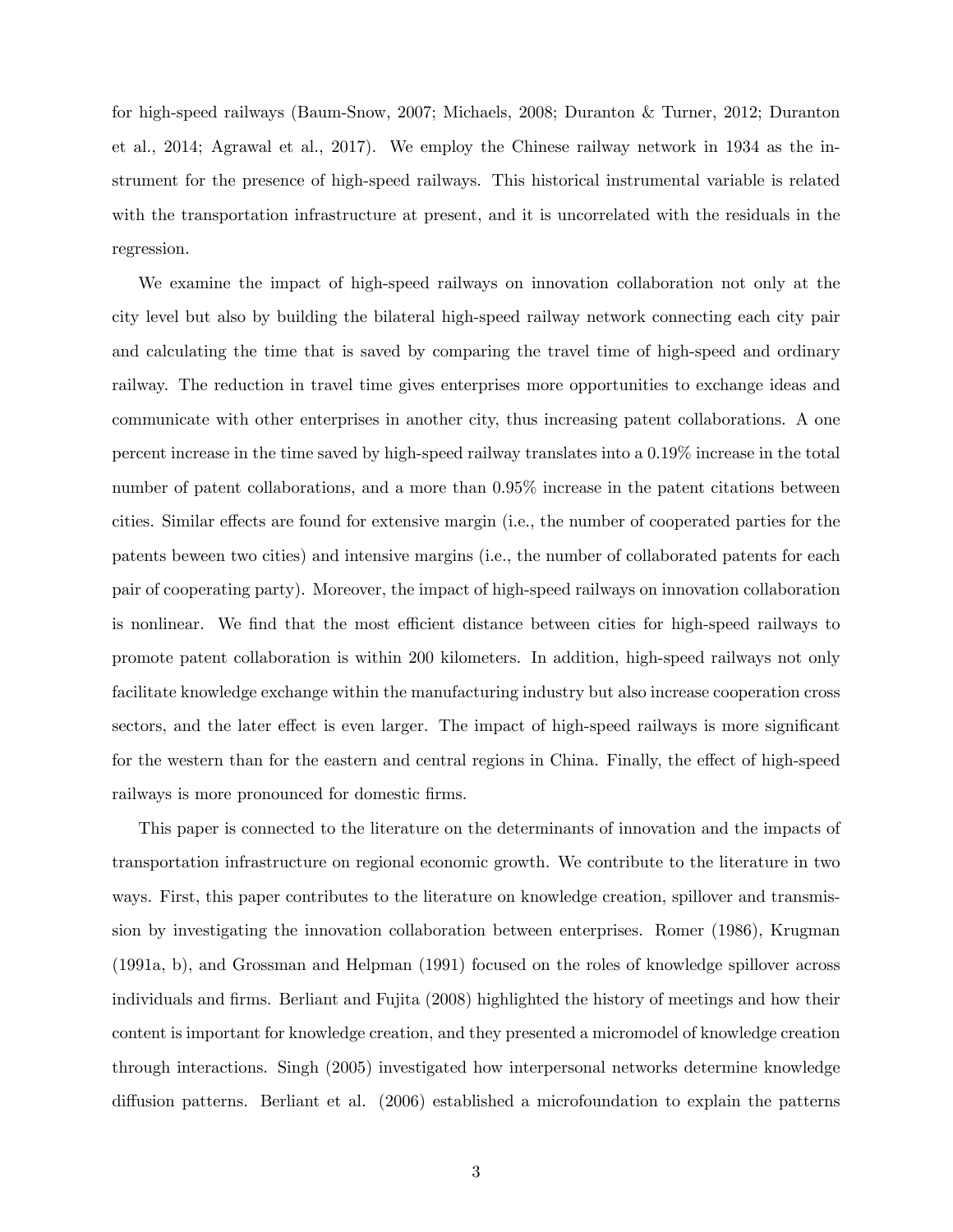and implications of knowledge exchange. Davis and Dingel (2019) proposed that idea exchange outside the boundaries of enterprises can promote knowledge creation and spatial agglomeration since the gains from the exchange of ideas are greater in locations where conversation partners are more numerous. Faria et al. (2010) emphasized the importance of partners in innovation activities. We extend the literature by proposing one way to increase the frequency with which meetings and communications can feasibly occur, i.e., high-speed railway. Better and more efficient infrastructure can promote knowledge flows and creation through frequent meetings between enterprises and increase the likelihood of innovation collaboration.

Second, this paper contributes to the literature on estimating the economic impacts of transportation infrastructure projects. A number of studies have documented that knowledge spillovers are constrained by geography. Recent studies have examined the broad range of economic effects of transport infrastructure, such as urban employment (Duranton and Turner, 2012; Lin, 2017), long-term GDP growth (Banerjee et al., 2020), the presence of human capital (Glaeser and Saiz, 2004), urban structure (Baum-Snow et al., 2017), skill premia in the labor market (Michaels, 2008), gains from trade (Donaldson, 2018), and climate and other amenities (Rappaport, 2007). Agrawal et al. $(2017)$  estimated the effect of interstate highways on regional innovation. Compared to the existing literature, this paper examines the effect of high-speed railways on knowledge creation and innovation collaboration, which has rarely been studied in the literature.

One paper that is related to this study is Dong et al. (2020), who examined the impacts of the transportation network on teamwork in research paper publication and citations. They found that reducing transportation costs can facilitate research cooperation between professors at top universities and researchers with complementary skills in another city. Our paper is also closely related with Wang and Cai (2020), who investigated the effect of transportation infrastructure on research collaborations cross cities in China. They find that research collaborations occur mainly between poorly innovative cities and highly innovative cities. Another paper that is related to our study is Gao and Zheng (2020), who provided direct evidence for the innovation hypothesis, i.e., transportation infrastructure can energize innovation by creating opportunities to accomplish old things well or do something new. They found that high-speed railways promote firm innovation and elaborate the underlying mechanisms using waves of innovation surveys on manufacturing firms in China.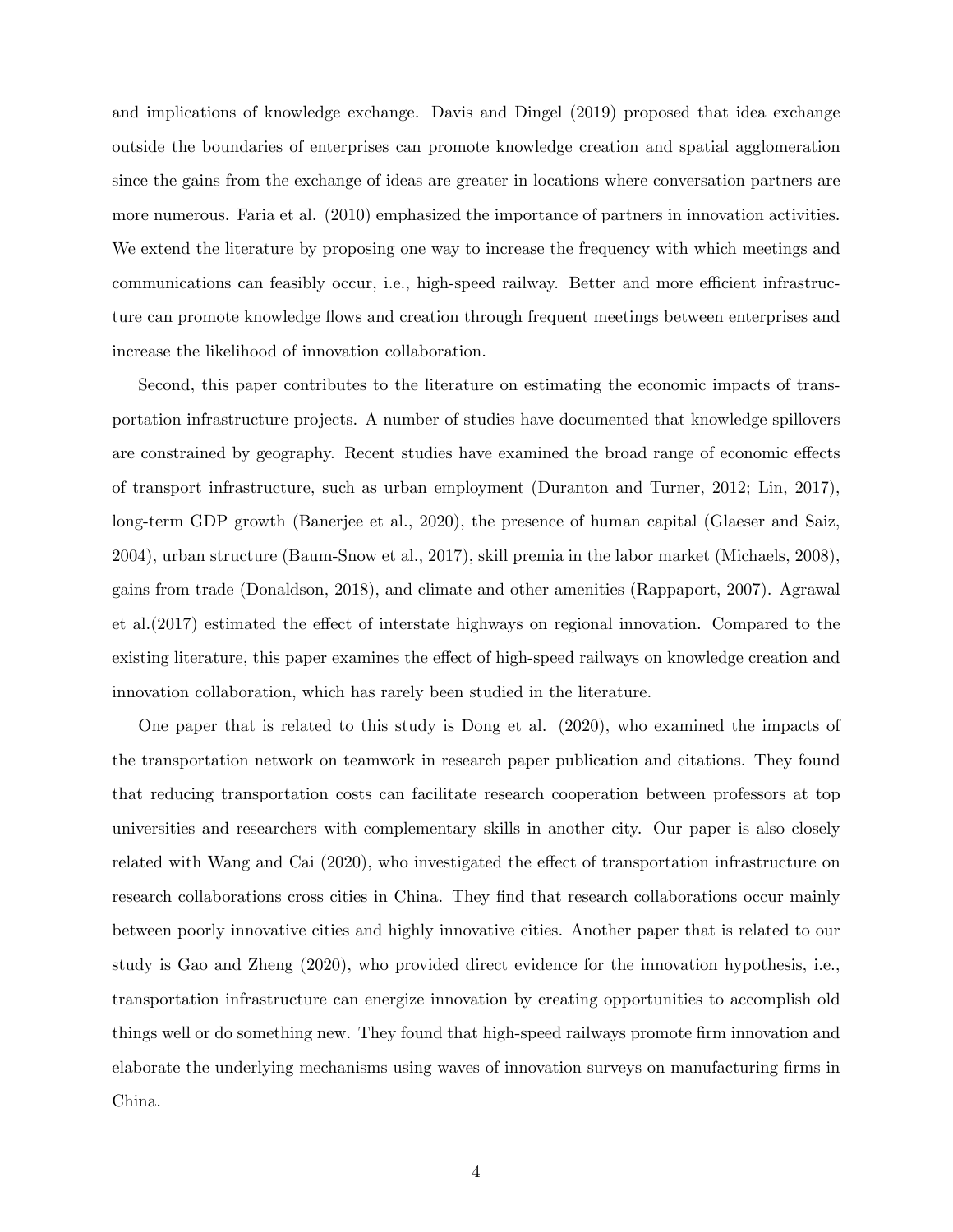There are several differences that distinguish our paper from the above literature. First, patents are usually for new innovations or improved equipments and methods, mainly related to technology applications. Patents are intangible firm property that can enable a firm to occupy a favorable position in market competition. By contrast, a research paper is an academic contribution that contains new scientific research results or innovative insights, mainly for reading, communicating or discussing at academic conferences or for publication in academic journals. Moreover, research papers are published to be cited and evaluated by peers, while patents depend on their practical implementation and transfer. Second, we calculate the saved time by comparing the timetables of high-speed railways and ordinary railways, which has rarely been used in the literature, to investigate the extent to which high-speed railways improve efficiency and knowledge diffusion. This provides a more accurate estimate for the effect of transportation infrastructure on innovation. Third, we investigate the impact of high-speed railways on the quality of innovation, measured by patent citations, which has seldomly been examined in the literature because of the insufficiency and unavailability of citation information for Chinese patent filings (Zhu et al., 2019). Fourth, we consider the intensive margin and extensive margin for innovation collaboration at both the city level and the city-pair level. This provides underlying mechanisms for knowledge diffusion and innovation collaboration. Finally, this paper is able to examine the heterogenous effect across space, industry, ownership structure and distance based on the rich information of the economic census and patent database.

The remainder of the paper is organized as follows. In section 2, we briefly review the background regarding patents and high-speed railways in China. In section 3, we present the empirical strategy and the dataset. In section 4, we report the empirical results, robustness checks, and heterogeneous tests. The final section concludes the paper.

# 2 Background

Patents. The Chinese patent system has some similarities and differences with the United States system. In the U.S., there are three different patent types: utility, design, and plant patents. China does not recognize plant patents. Instead, China has three patent types: invention, utility, and design patents. Invention patents in China are very similar to utility patents in the U.S. China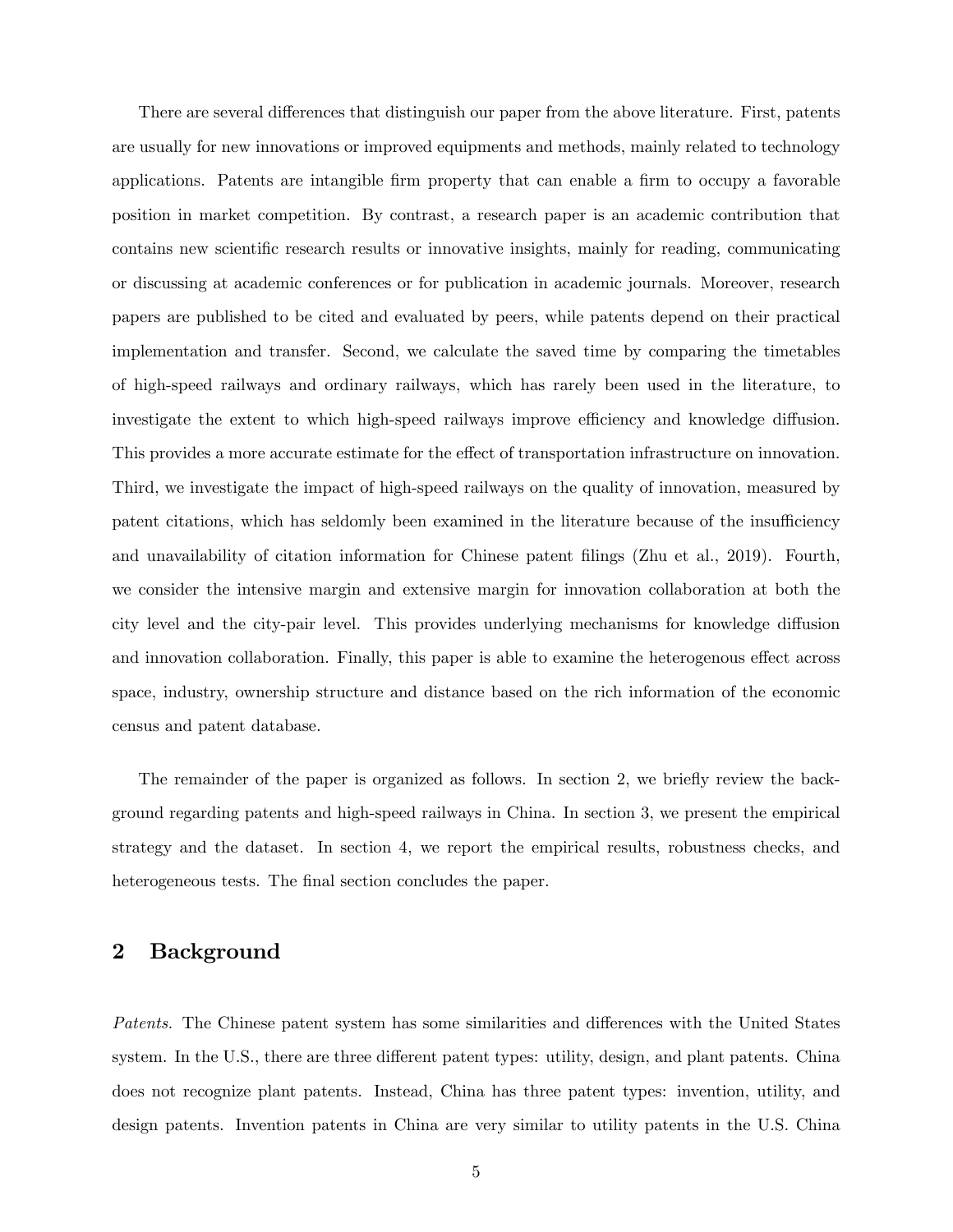has issued various laws and policies to promote innovations (Liu et al., 2011; Wang et al., 2017). According to Chinese Patent Law, for inventions completed by two or more units or individuals, unless agreed otherwise, the right to apply for a patent is joint. The number of collaborated patents takes 6.40% of all patents. Around 90.13% of collaborated patents are completed by two parties. Only a small proportion, i.e., 9.87% of the cooperated patents, are completed by three parties or more.

In Figure 1, we plot the collaborative patents on a map of China within each province in the upper panel A. The points in this figure are quite dense because they are based on firms' geographical locations. In panel B, we first pick up three representative cities in the eastern, central and western regions, i.e., Shanghai, Zhengzhou and Chongqing, then we plot the innovation collaborations for each city. Most of the collaborations within provinces are in more developed provinces in the coastal regions. Most of the collaborations across provinces are between inland provinces and coastal provinces. This further sheds light on our argument that high-speed railways reduce transportation costs and accelerate innovation collaborations between firms in different cities, enhancing knowledge creation and spillover.

# [Insert Figure 1 here]

High-speed railway construction. China planned its high-speed railway construction in 2003. In 2004, the State Council issued the *Medium- and Long-Term Railway Development Plan*<sup>5</sup>, and set the objective that by 2020, the national railway operating length would reach 100,000 kilometers; more than 12,000 kilometers of high-speed railway lines would be in operation, and the speed of these high-speed railway lines would be 200 kilometers per hour or above. This plan designed a national high-speed railway structure composed of "Four north-south vertical high-speed railway networks" and "Four east-west horizontal high-speed railway networks". This plan was revised in 2008, when the National Development and Reform Commission approved the Medium- and Long-Term Railway Development Plan (revised in 2008)<sup>6</sup>. It proposed that more than 16,000 kilometers of high-speed railway lines should be constructed by 2020. In July 2016, the National Development and Reform Commission, the Ministry of Communications and the China Railway Corporation jointly issued the Medium- and Long-Term Railway Network Plan (2016-2030), which outlined the new era of "Eight north-south vertical high-speed railway networks" and "Eight east-west horizontal

 $^{5}$ http://www.ndrc.gov.cn/fzgggz/fzgh/ghwb/gjjgh/200709/t20070913\_709844.html

 $^6$ http://www.ndrc.gov.cn/zcfb/zcfbqt/200906/t20090605\_284525.html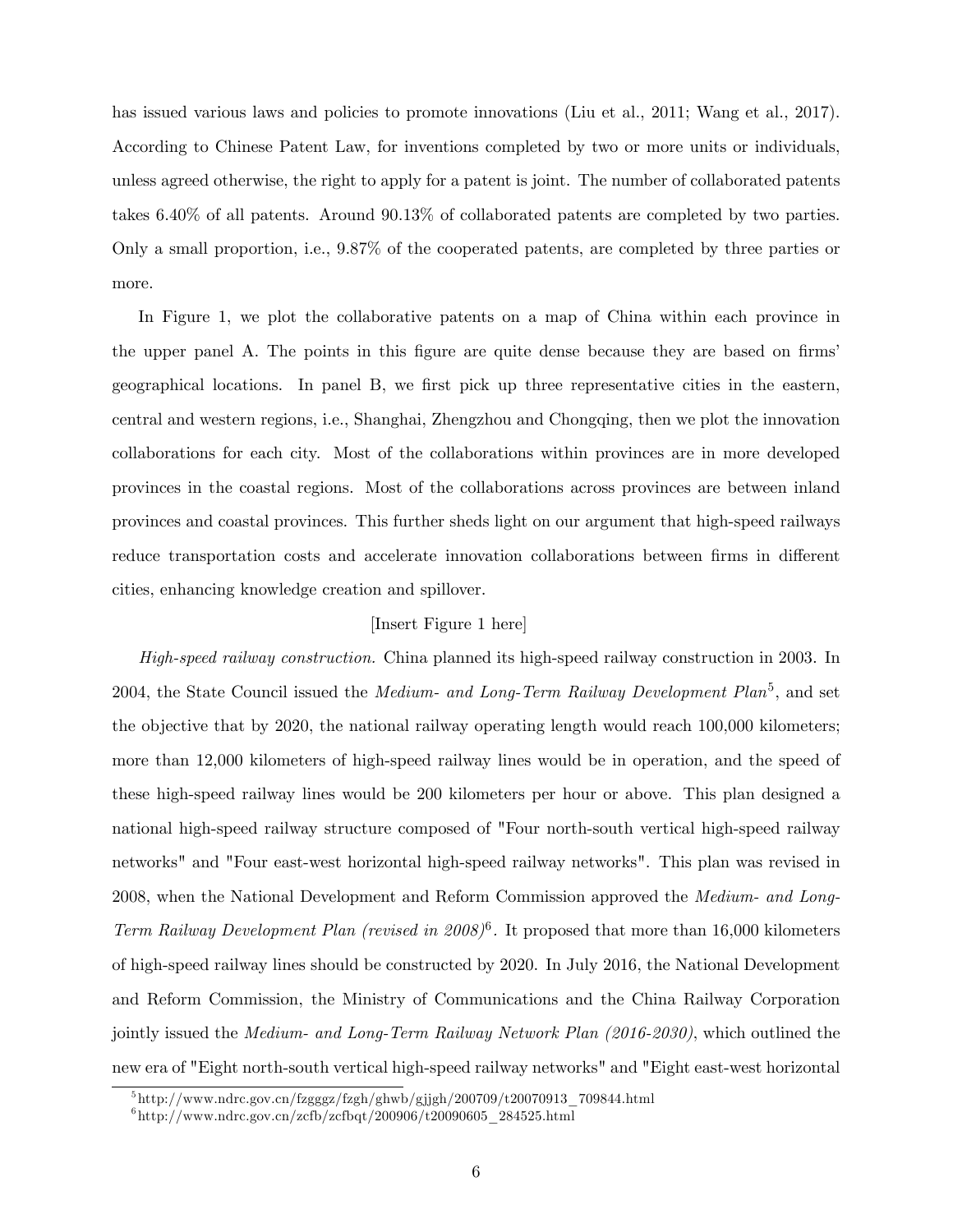high-speed railway networks", and proposed that more than 30,000 kilometers of high-speed railway lines would be constructed by 2020.

In 2014, China surpassed Japan, and became the country with the greatest high-speed railway transportation capacity. By the end of 2018, the national railway operating length had reached more than 131,000 kilometers, of which more than 29,000 kilometers were high-speed railways. Figure 2 describes the expansion of the high-speed railway network, defined as the lines traveling at 300 kilometers per hour or above from 2008 to 2015. The mileage of high-speed railway increases substantially each year.

[Insert Figure 2 here]

# 3 Empirical strategy

#### 3.1 Dataset

Our analysis draws on six sources of data, which span from 2005 to 2015. The first main dataset used in this study comes from the second wave of the economic census of 2008, conducted by the National Bureau of Statistics of China. All legal entities in secondary and tertiary industries were surveyed in this census. The industries that are covered by the census include mining, manufacturing, and service sectors. The census data contain enterprises' complete basic information, such as address, industry, ownership, number of employees, output, assets, profit, etc. The advantage of using the census over the Annual Survey of Industrial Firms (ASIF) often used in the literature (Hsieh and Klenow, 2009; Brandt et al., 2017) is that it covers not only manufacturing firms but also firms in service sectors, that are seldomly examined in the literature. The number of original observations in the 2008 census is 4.95 million. We exclude financial firms, non-profit organizations and social groups in the final sample.

The second main dataset is the patent filing dataset, which includes the applicant name, address, abstract, industry, and content of each patent in each year since 1986. This information can be accessed at the China National Intellectual Property Administration website  $(\text{http://epub.cnipa.gov.cn/})^7$ . However, for the patent applicant, it only provides basic characteristics such as the name and address of the patent applicant. To obtain detailed information on patent applicants, we merge the

<sup>7</sup> SIPO has been changed to China National Intellectual Property Administration in 2018.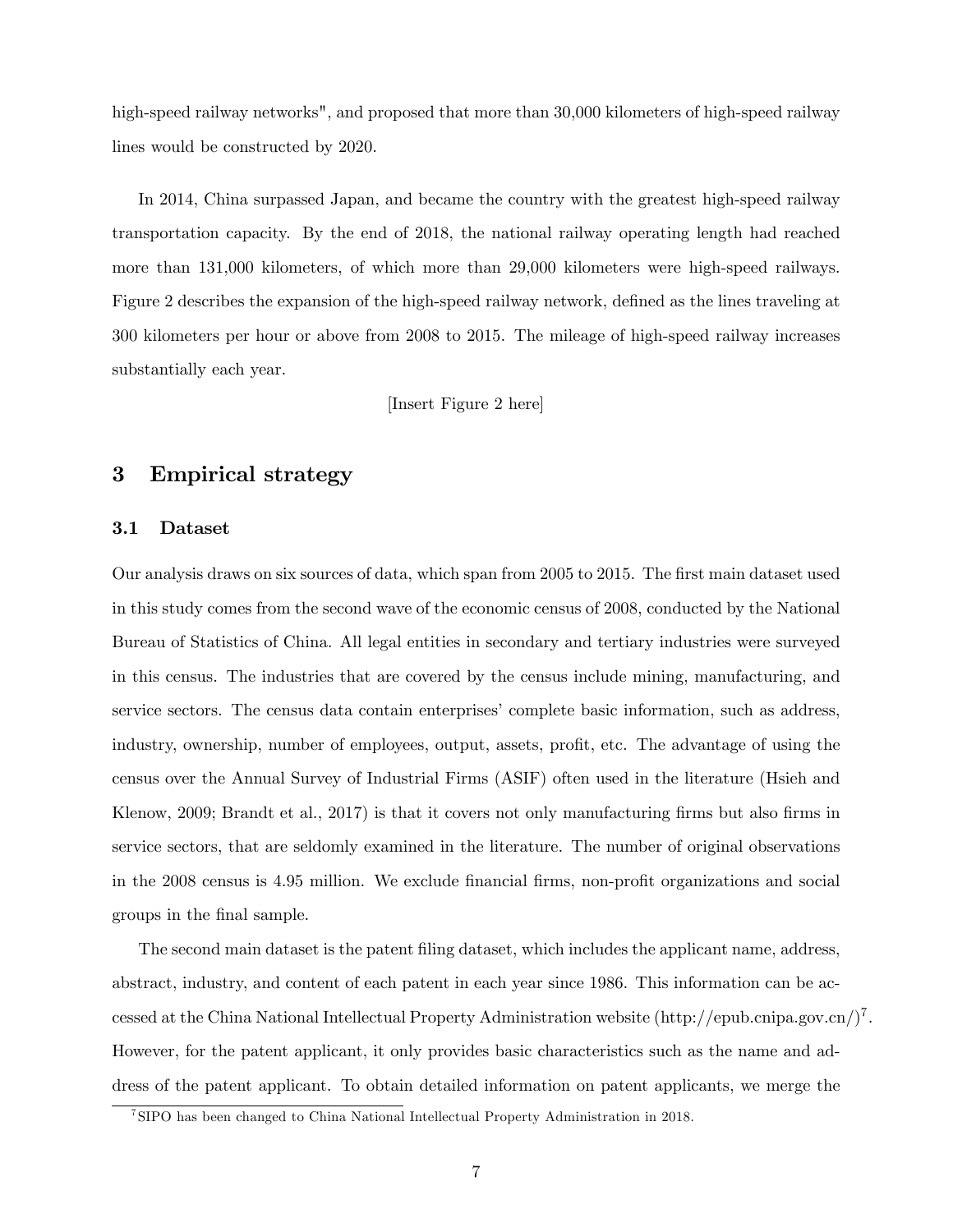census data with the patent data using the full name of the Örms (He et al., 2013; Holmes et al., 2015;) and validate our matching with firms' location information. To perform the match, we compute the Levenshtein distance (also known as the edit distance) between pairs of firm names appearing in the patent data and census data. If this distance is small enough, we deem the pair to be valid, meaning they are thought to refer to the same firm. Unfortunately, the total number of possible pairs is extremely large. There are approximately 3 million distinct Örms in the census data and approximately 0.8 million distinct names in the patent data, meaning that there are almost 2 trillion possible name pairs. Even at 1 million comparisons per second, this would take on the order of one month. To get around this issue, we employed a technique known as locality sensitive hashing (Charikar, 2002; Manku et al., 2007) to substantially narrow down the set of possible match pairs, thus making a solution to the problem feasible. The details of the implementation are discussed in Appendix B.

After merging the patent data with the census data, we can observe the patent filings of each firm since 1986, together with the location, industry and other characteristics of each firm. Note that firms in the sample are constrained within the firms that appear in the 2008 economic census<sup>8</sup>. Since we have the geographical location of each firm, we can summarize the number of patents at the city level and city-pair level. If there is more than one applicant for a patent, we define this patent as a collaborative patent. In Appendix Table F1, we show the total number of collaborative patents across industries from 2008 to 2015. We can see that the number of collaborative patents is the largest in Software (industry code: 62), followed by Education (industry code:84) and Research and Experimental Development (industry code:75). For manufacturing industries, Raw Chemical Materials and Chemical Products (industry code: 26) ranks first in collaborative patent applications.

Moreover, we try to get the citation for each patent. Due to the large number of patents, it is hard to calculate the number of citations by hand. The citations for each patent can be accessed from the website https://patents.google.com/. We search and calculate the number of citations using a Python program to crawl the data in this website. Since we know the location of each firm, we can obtain the citations in city  $i$  from city  $j$  in each year.

 $8\text{We admit that we cannot observe the entry and exit of firms using 2008 economic census. If more firms are$ involved with innovation collaboration across cities or more innovative firms enter the city, our estimate would be the lower bound for the true effect.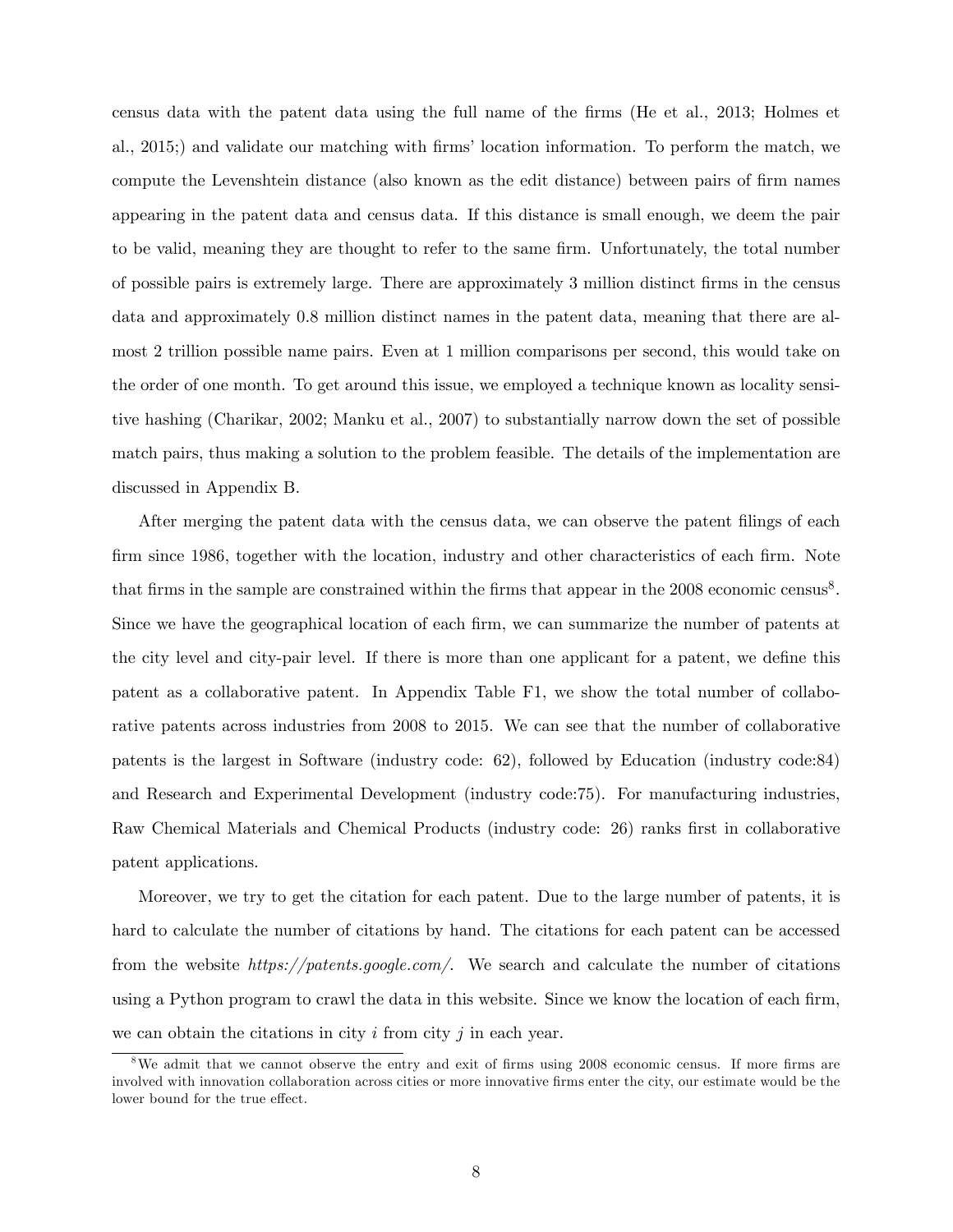The third main dataset covers the high-speed railway network, where high-speed trains are defined as those operating at an average speed of 300 kilometers/h or more. We mainly rely on the China Railway Yearbook from 2006 to 2016 to obtain the names and locations of high-speed railway stations, construction starting dates, opening dates, speed and total length. Then, we know whether city i has a high-speed railway station in year t and whether city i and city j are connected by a high-speed railway line in year  $t$ .

The timetable for railway transportation comes from the official website https://www.12306.cn/index/ and the annual "National Railway Timetable" published by the China Railway Publishing House. We can check all the railway lines across China, and identify whether and when a city is connected to high-speed railways in each year. In general, the first letter of railway lines includes "G", "C", "D", "Z", "T", "K", or numbers from 1001 to 7598. We regard railway lines with speeds of 300 kilometers/h or more as high-speed railways, which include the first letter "G" and some railway lines with the first letter "C". We compile the city pairs  $(i, j)$  based on the high-speed railway networks. In total, we have 81702 city pairs. By comparing the time difference between high-speed railways and ordinary railways, we calculate the amount of time that is saved by taking high-speed railway.

The fourth dataset describes Chinaís railway lines in 1934, which was obtained from the book "The latest Chinese situation at a glance". In November 1928, the Ministry of Railways of the Nanjing National Government of China was formally established and began to systematically plan the national railway network. In January 1929, the Ministry of Railways proposed funding sources for railway construction. In 1931, the Nanjing National Government drafted a new "Five-year Plan for Railway Constructionî and expanded the national railway plan of 1929. It planned to build four major railway networks throughout the country within five years, with a total length of 8,000 kilometers. However, at the outbreak of the Anti-Japanese War in 1937, only nine railways had been built nationwide, with a total length of 3,795 kilometers.

In the book, we can see various types of railways that differ in their funding sources in the 1920s and 1930s. In general, there are Öve types of railways: (1) railways funded by private enterprise,  $(2)$  railways funded by foreign firms,  $(3)$  railways funded by the Department of Transportation of China, (4) railways funded by joint ventures of foreign capital and local governments, and (5) railways funded by both the Department of Transportation and joint ventures. Some city names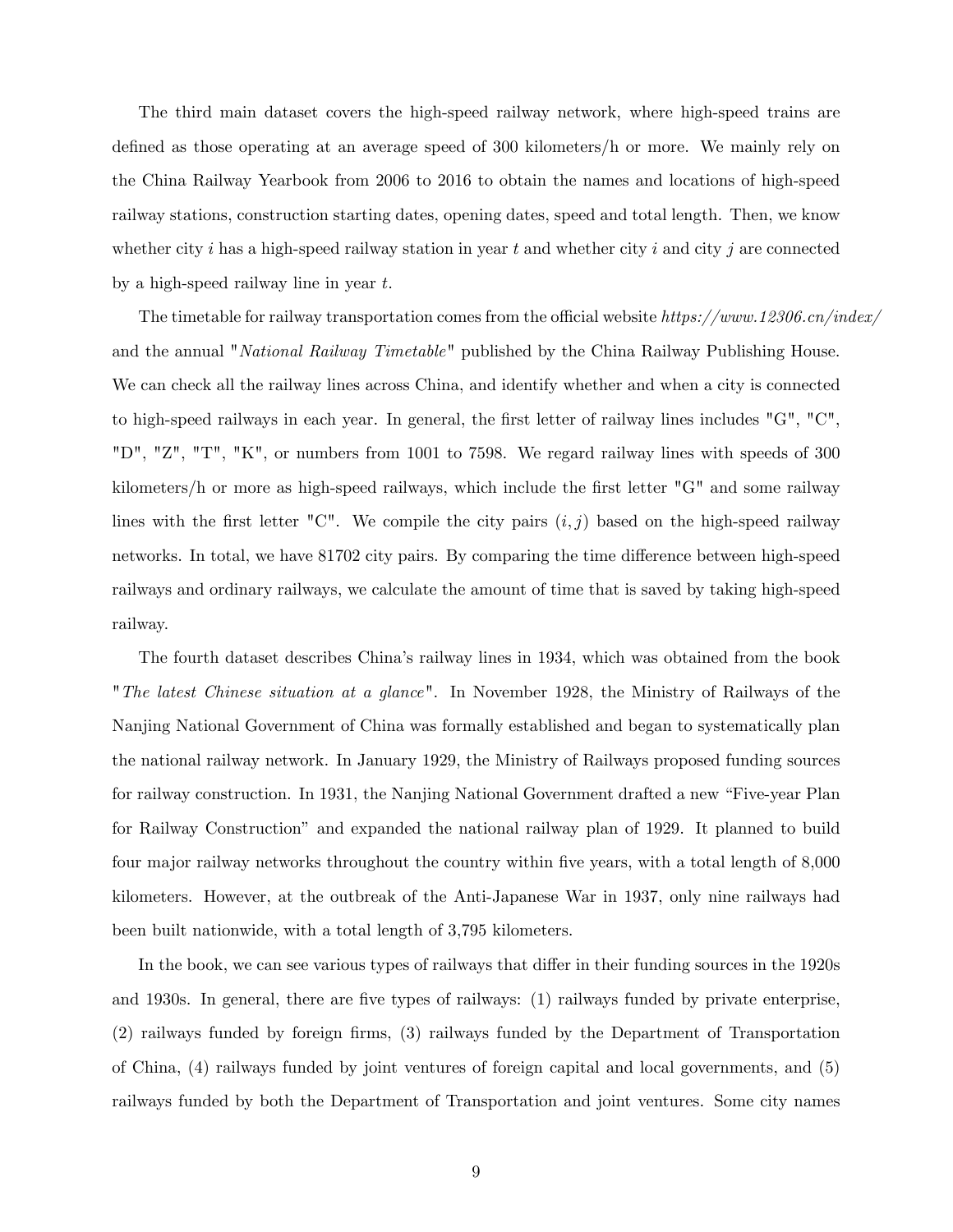differ between 1934 and the present, and we transfer the city name in 1934 into the standard nomenclature of 2008. The distribution of railways in 1934 is shown in Appendix Figure A1.

The Öfth dataset comes from City Statistical Yearbooks and Regional Economic Statistical Yearbooks issued by the National Bureau of Statistics of China from 2006 to 2016. These yearbooks provide basic statistics on cities, such as GDP per capita, population, FDI, Öxed investment, education expenditures, number of passengers by highway, and the number of industrial firms, etc. In addition, we checked whether each city has an airport by hand. The marketization index is at the province level, and it comes from the annual report "Marketization Index of China's Provinces" (Wang et al., 2006-2016).

The final dataset is the China Stock Market & Accounting Research (CSMAR) Database, which provides detailed data on China stock markets and the financial statements of China's listed companies. The name of the head company and subsidiary company can be seen in the dataset, thus we can find the patents that are developed through collaboration by the head company and its subsidiaries. In the end, we obtain 47,975 patents which are collaborated patents between head and subsidiary companies. The details for the data construction are discussed in the Section 4.4.

The sample period in this paper is 2005 to 2015 and the summary statistics for the main variables are described in Table 1. In panel A, we report the summary statistics for the variables at the city level. The average number of collaborative patents in each city is 51.50, the average number of collaborative partnerships in a city is 10.96, and the average number of collaborative patents for each partnership is 2.31. As the key independent variable at the city level, we use two measures of high-speed railway. The first is,  $HSR$ , a dummy indicating whether city i is connected to high-speed railway network, and the second is, *HSRDegree*, the number of cities that are connected to city i by high-speed railways, which is 1.71. If we only consider the sample of cities that are connected to the high-speed railway network, the average number of cities is connected to city  $i$  is 12. The summary statistics for the control variables at the city level are reported in Appendix Table C1.

In Panel B of Table 1, we report the summary statistics at the city-pair level. The average number of collaborative patents for each city pair is 0.19. The average number of collaborative partnerships for each city pair is 0.04, and the average number of collaborative patents for each partnership is 0.06. The mean value for citations between cities is 7.224. Moreover, the average time that is saved by a high-speed railway compared to a normal railway is 1.40 minutes in the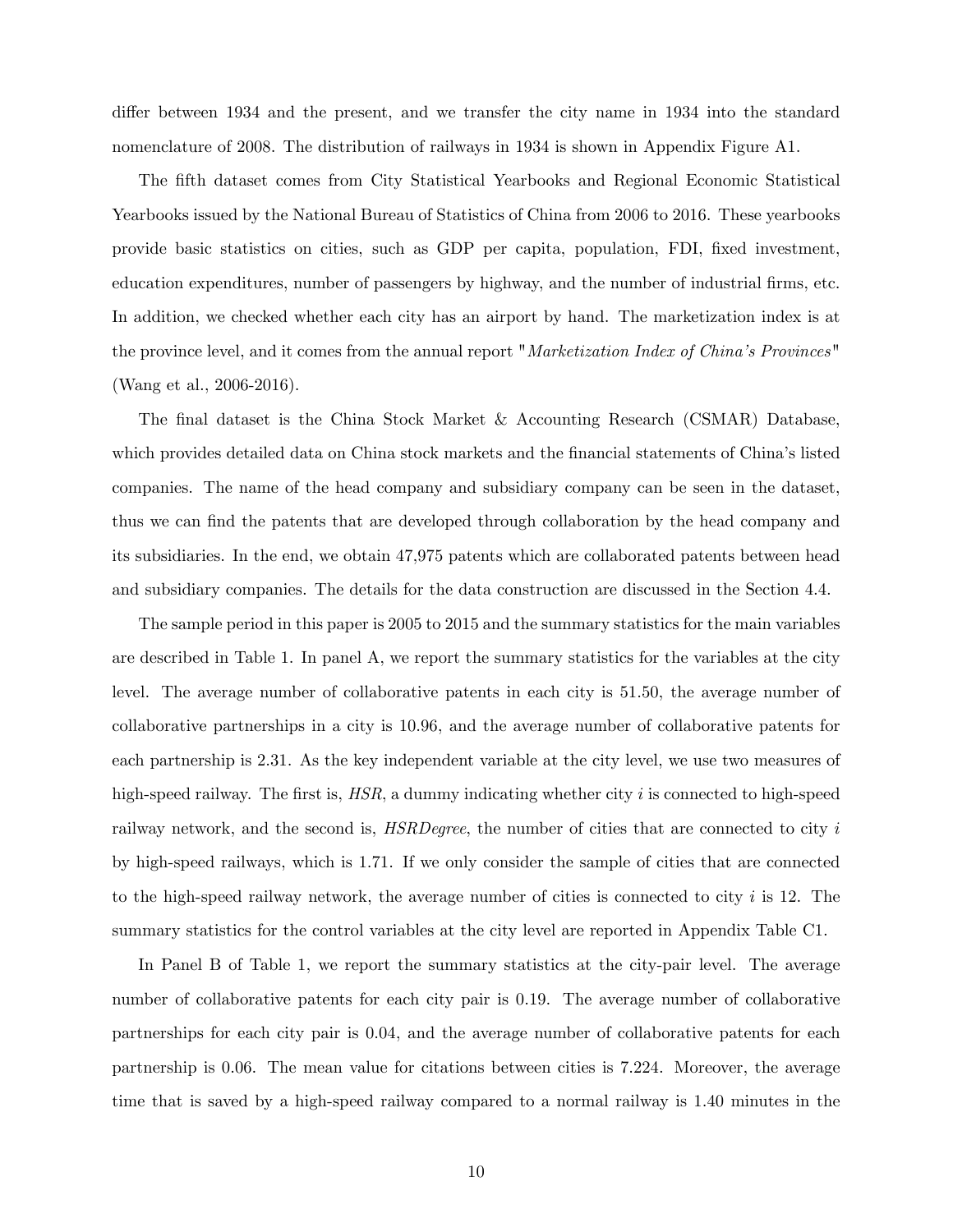sample period. This number is small because from 2005 to 2008, it takes a value of 0 if there were no high-speed railways between cities. If we only compare the cities that are connected by high-speed railways, the average time that is saved is 248 minutes. The summary statistics for the control variables at city-pair level are reported in Appendix Table C2. Finally, we also compare the variables between cities that are connected by high-speed railways and cities that are not connected at the city level and city-pair level in Table C3 and the upper panel of Table C4. In general, cities that are connected by high-speed railways have more patent collaborations and better economic performance. If we compare the differences between cities that were connected by railways in 1934 and cities that were not in the lower panel of Table C4, we find that there are almost no differences in innovation collaboration.

[Insert Table 1 here]

## 3.2 Empirical specification

We construct the empirical specification separately at the city level and city-pair level in this section.

City level specification. At the city level, we examine the effect of high-speed railways on the patent collaboration for each city  $c$ . The baseline econometric specification is a difference-indifference specification:

$$
Y_{ct} = \alpha_1 H S R_{ct} + \alpha_2 X_{ct-1} + \lambda_t + \pi_c + e_{ct}
$$
\n<sup>(1)</sup>

We have three measures for the dependent variable,  $Y_{ct}$ . The first is "Total", the summarized number of collaborative patents for firm in city c with firms in other cities in year  $t$ . The second measure for  $Y_{ct}$  is "Extensive", the summarized number of partnerships in city c, which can be considered as the extensive margin. In addition, the third measure is "Intensive", the number of collaborations for each pair of collaborating parties in city c. This can be considered as the intensive margin. We take the logarithmic forms for the dependent variables.

The main explanatory variable is  $HSR_{ct}$ , whether city c was first connected to the high-speed railway network in year t, and  $HSR_{ct}$  is equal to 1 if city c has a high-speed railway station in year t and afterwards, and it is 0 before year t. We expect  $\alpha_1$  to be positive, since being connected to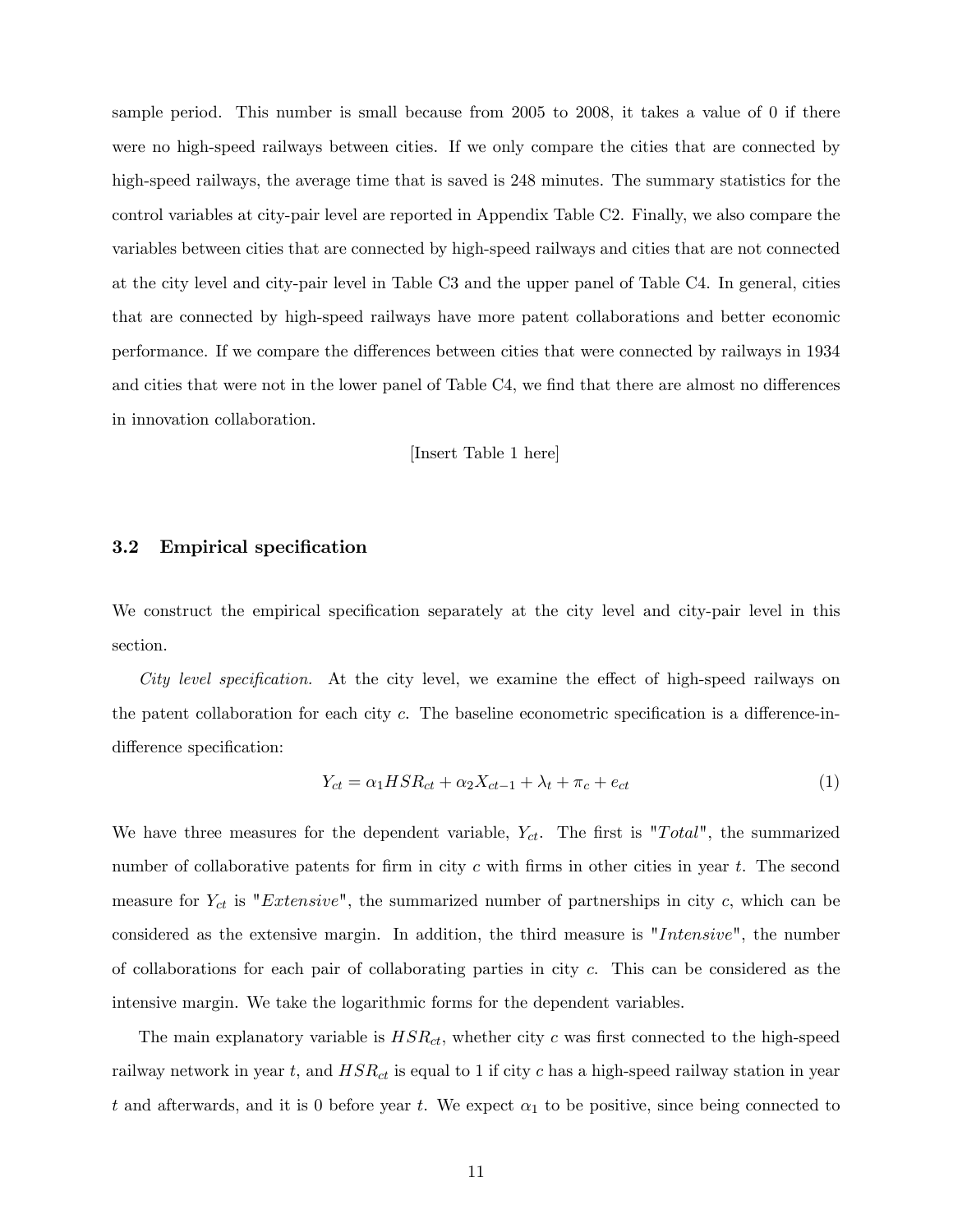high-speed railway lines can increase the opportunities for knowledge flow and transmission, thus increasing the possibility of collaboration and the actual number of patent collaborations.  $X_{ct-1}$ refers to the control variables at city level. We control for city-level economic variables, such as GDP per capita, population, FDI, Öxed investment, government education expenditures, the number of passengers by highway, whether the city has an airport, number of noncollaborative patents, and the number of industrial Örms. All the control variables are lagged to avoid the simultaneity bias. The year fixed effect  $\lambda_t$  controls for all yearly factors that are common to cities, such as macro-level shocks. The city fixed effect  $\pi_c$  captures all time-invariant differences across cities.

To address the potential heteroskedasticity and serial correlation, we cluster the standard errors at city level, following the suggestion by Bertrand et al. (2004). We also replace  $\lambda_t$  with regionby-year fixed effects,  $\lambda_{rt}$ , to address any region-specific yearly shocks to local economic conditions. Region refers to the eight main regions in Mainland China: Northeast, Northern Coastal, Eastern Coastal, Southern Coastal, Southwest, Northwest, the central regions of the Yangtze River and the central regions of Yellow River. The empirical results are still consistent, and the empirical results are presented in the appendix in section G.

An alternative way to measure high-speed railways is the number of cities connected by highspeed railway lines to city i in year t,  $HSRDegree_{it} = \sum_{j=1}^{N} HSR_{ij,t}$ , and it takes value 0 if there is no railway connected to city  $c$  in year  $t$ . The specification is changed to,

$$
Y_{ct} = \beta_1 HSRDegree_{ct} + \beta_2 X_{ct-1} + \lambda_t + \pi_c + \varepsilon_{ct}
$$
\n(2)

Similar to equation (1), we expect  $\beta_1$  to be positive. Connecting to more cities through highspeed railway lines can increase the opportunities for innovation cooperation, thus increasing the number of patent collaborations with other cities. To address potential heteroskedasticity and serial correlation, we cluster the standard errors at the city level. Similar to the above specification, we also replace  $\lambda_t$  with region-by-year fixed effects,  $\lambda_{ct}$ , to address any region-specific yearly shocks to local economic conditions. The empirical results using this alternative fixed effects are presented in the appendix in section G, and the findings are still consistent.

City-pair level specification. We examine the impact of high-speed railway on patent collaboration at the city-pair level, i.e., the collaboration between city  $i$  and city  $j$ . The first dependent variable,  $Y_{ij,t}$ , is "Total", the summarized number of collaborative patents for firms in city pair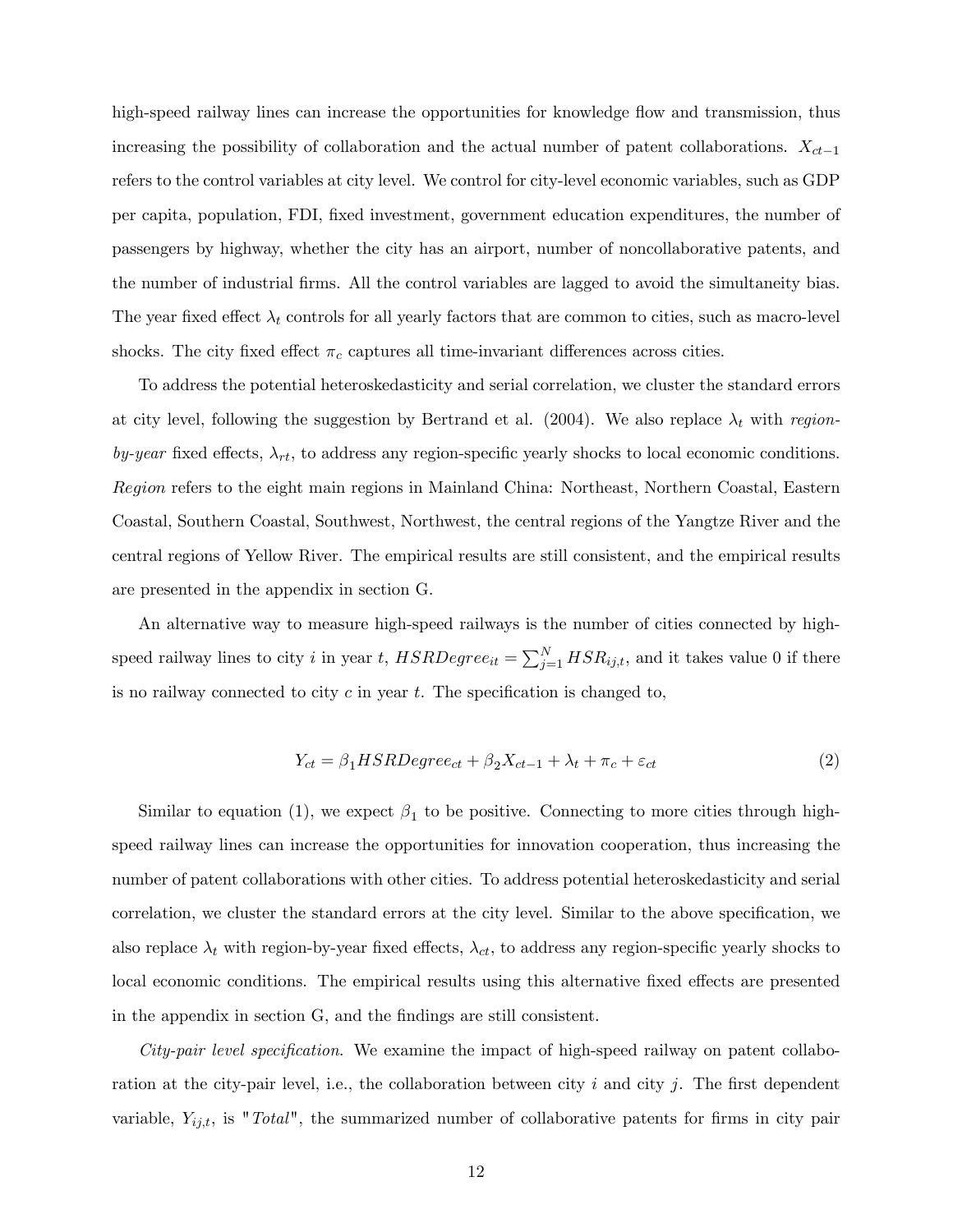$(i, j)$  in year t. The second dependent variable is "Extensive", the number of collaborating parties in city pair  $(i, j)$ , which can be considered the extensive margin. The third dependent variable is "Intensive", the number of collaborations for each pair of collaborating parties in city pair  $(i, j)$ , which can be considered the intensive margin. In addition, we also examine the patent citations between firms in city i and firms in city j, and this is the fourth dependent variable, which measures the quality of innovations.

 $HSHime<sub>ij,t</sub>$  is the time difference between ordinary and high-speed railways. We expect the impact of  $HSRtime_{ij,t}$  on patent collaboration to be positive, since being connected directly by a high-speed railway reduces travelling time between cities.  $HSRtime_{ij,t}$  is a continuous variable, which can take the value of 0 or any positive number. With the help of this variable, we can consider not only the impact of the dummy variable, i.e., whether two cities are connected by a high-speed railway, but also compare the impacts of high-speed railway on innovation collaborations even if city pairs are all connected by high-speed railway. Thus, we have the difference-in-difference specification  $(3)$ :

$$
Y_{ij,t} = \gamma_1 HSR time_{ij,t} + \gamma_2 X_{ij,t-1} + \lambda_t + \pi_{ij} + \epsilon_{ij,t}
$$
\n(3)

 $X_{ij,t-1}$  are control variables for city pair  $(i, j)$ , which include GDP per capita, population, government education expenditure, average Öxed assets, FDI, the number of passengers by highway, the presence of an airport, the number of industrial firms, the number of noncollaborative patents, and the marketization index. These control variables are calculated at city-pair level using the format " $log(X_i + X_j)$ ", while the number of passengers by highway and whether the city has an airport are controlled at the city level (Dong et al., 2020). The last control variable, the marketization index, is controlled at province-pair level by calculating the absolute value of the difference between two provinces in year t if city i and city j are not in the same province. All the control variables are lagged to avoid the simultaneity bias.

The year fixed effect  $\lambda_t$  and city pair fixed effect  $\pi_{ij}$  are also included. To address the potential heteroskedasticity and serial correlation, we cluster the standard errors at the city-pair level. We also replace  $\lambda_t$  with region pair-by-year fixed effects, region  $pair_{m,n} \times Year$ , where region pair is the bilateral pair between any two regions  $(m, n)$ , to address any region-specific yearly shocks to local economic conditions. The empirical results are still consistent, and the empirical results are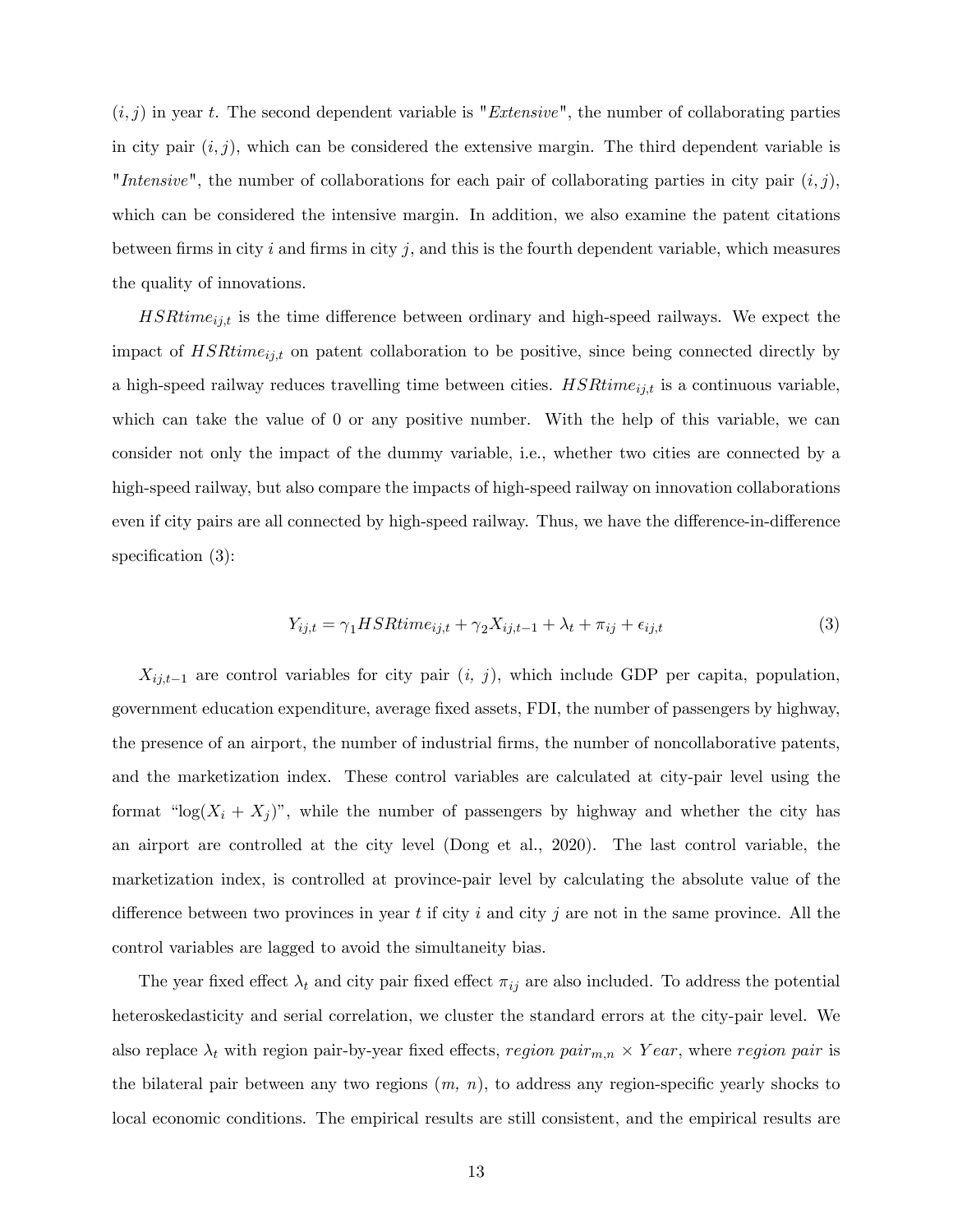presented in the appendix in section G.

The high-speed railway routes are determined by the central government, since most railway routes usually travel across provinces. Usually, the high-speed railway plan is proposed by National Development and Reform Commission, Ministry of Transport and China Railway Company and approved by the State Council. The funding for high-speed railway mainly comes from the budget of the central government through the lending of state-owned banks and financial institutions, and the remaining capital is from the bond issued by the Ministry of Railway. A small proportion would come from local government mainly through compensation for land use (Lin et al., 2020). Thus, for local enterprises, the construction of high-speed railways is exogenous.

However, it is possible that one city may contribute to the high-speed railway construction to be connected to the high-speed railway network, thus increasing its human capital accumulation, physical capital accumulation, and knowledge communications in order to obtain faster economic growth. This reverse causality may cause the estimates for  $\alpha_1$ ,  $\beta_1$  and  $\gamma_1$  to be biased. From Figure 2, we see that the distribution of high-speed railways is not random across cities. It is denser in coastal regions than inland regions, similar as the argument in Dong et al. (2020). According to Medium- and Long-Term Railway Development Plan issued by State Council in 2004, the placement of China's high-speed railway is centrally managed, planned and financed by the government, taking economic development, population and resource distribution, national security, environmental concerns and social stability into considerations (Lin et al., 2020). Thus, it is less likely for the central government to build high-speed railway randomly.

To address this concern, we estimate an instrumental variable regression. A valid instrument should be a good predictor of high-speed railway and be orthogonal to the structural equation error term. Following Duranton and Turner (2012), Duranton et al. (2014), Agrawal et al. (2017), Möller and Zierer (2018), and Wang and Cai (2020), we use the historical railway lines in 1934 as the instrument for the high-speed railway lines in our sample period. The railroads in 1934 is an appropriate instrument rests on the length of time since these railroads were built, and the fundamental changes in the nature of the economy in the intervening years (Duranton and Turner, 2012; ). First, the railways used in the 1930s were mainly built by central government, domestic private enterprises and western countries. Western countries provided much of the financing and had substantial influence over the placement of railways, and their objectives were to promote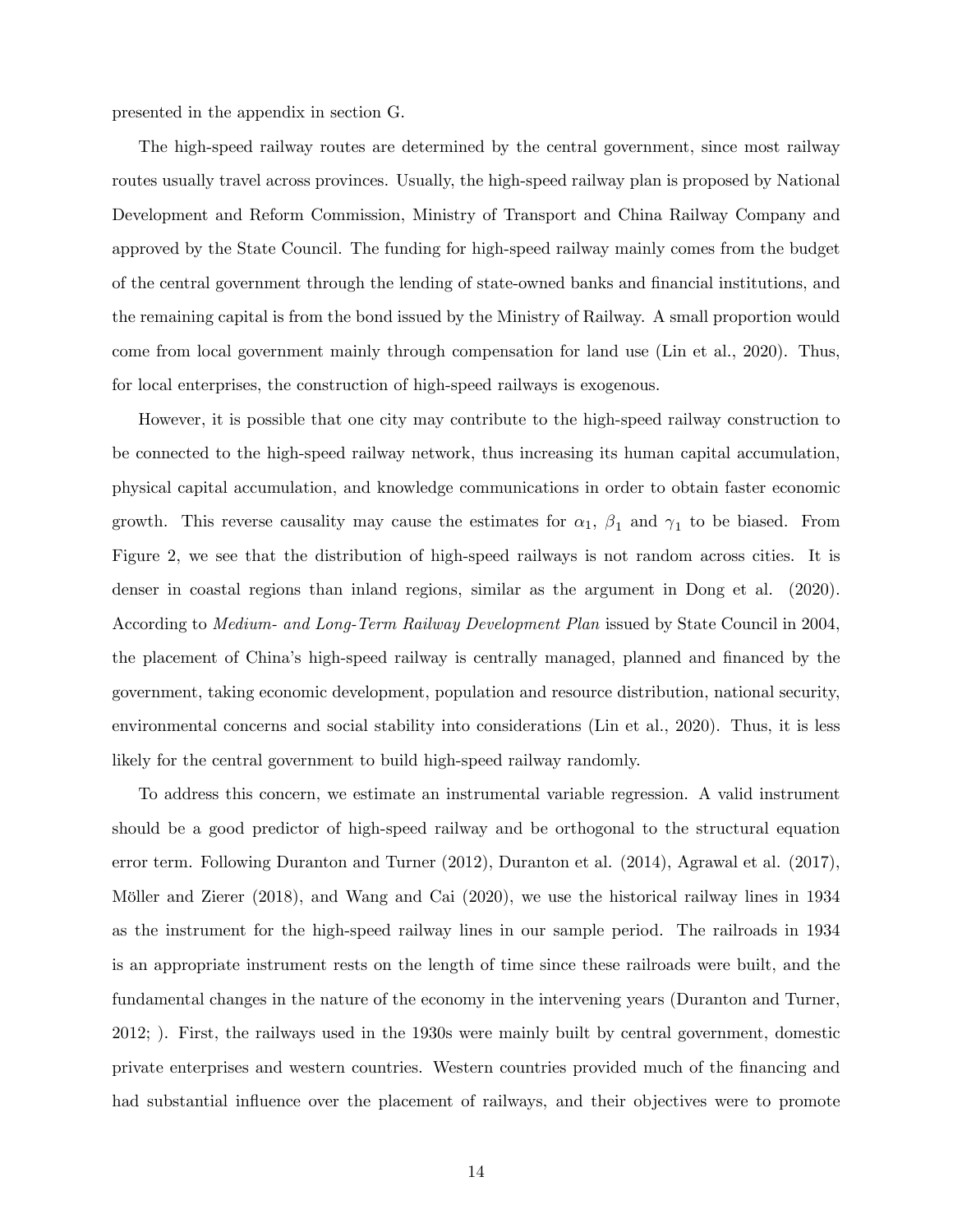western economic and military interests in China (Banerjee et al., 2020). The main objective of state-owned railways is to transport agricultural goods, mineral goods and manufacturing goods. Second, during the Anti-Japan war in World War II, some of the railways were destroyed, for instance, railways of ChaoZhou-ShanTou and XinHui-TaiShan were destroyed in 1938, and railway of ZhuZhou-LanChuan was torn down in 1937. Part of railways, such as ZhangZhou-GuangZhou, was torn down due to the construction of highway between ZhangZhou and ChongYu. Third, People's Republic of China, a completely new government, was created in 1949 after World War II. The institutional arrangement, economic systems, city functions in 1930s were completely different with the cases at present. As the argument of Wang and Cai  $(2020)$ , who use the railway route in 1961 as instrumental variable for high-speed railway, on the one hand, historical railway routes are related to current railway lines; on the other hand, it is difficult for historical railway routes to influence the current research collaboration and innovation through channels other than the highspeed railway connection. Thus, the historical railways in 1934 are unlikely to be correlated with a firm's innovation activity in the 2000s through other channels, but only impact the innovation behaviors through the construction of high-speed railway.

In particular, the instrument for  $HSR_c$  is whether city c had a railway station in 1934,  $Rainway_{c,1934}$ It takes value 1 if the city had a railway station in 1934 and 0 otherwise. The instrument for  $HSRDegree_c$  is RailwayDegree<sub>c,1934</sub>, which is the number of cities connected to city c in 1934, and it takes value 0 if there is no railway connected to city c. The instrument for  $HSRtime_{ij}$  is Railway<sub>ij,1934</sub>, which is equal to 1 if there is a railway between city i and city j in 1934, 0 otherwise.

As the instrument is time-invariant, it enters the panel instrumental variable estimation interacted with time trend,  $\phi_t$ , so that the instrument can be time-varying. Hence, the first stage of the panel instrumental variable estimation at the city level is as follows,

$$
HSR_{ct} = \theta_1 Railway_{c,1934} \times \phi_t + \theta_2 X_{ct-1} + \lambda_t + \pi_c + e_{ct}
$$
\n<sup>(4)</sup>

$$
HSRDegree_{ct} = \delta_1 RailwayDegree_{c,1934} \times \phi_t + \delta_2 X_{ct-1} + \lambda_t + \pi_c + \varepsilon_{ct}
$$
\n
$$
\tag{5}
$$

The first stage of the panel instrumental variable estimation at the city-pair level is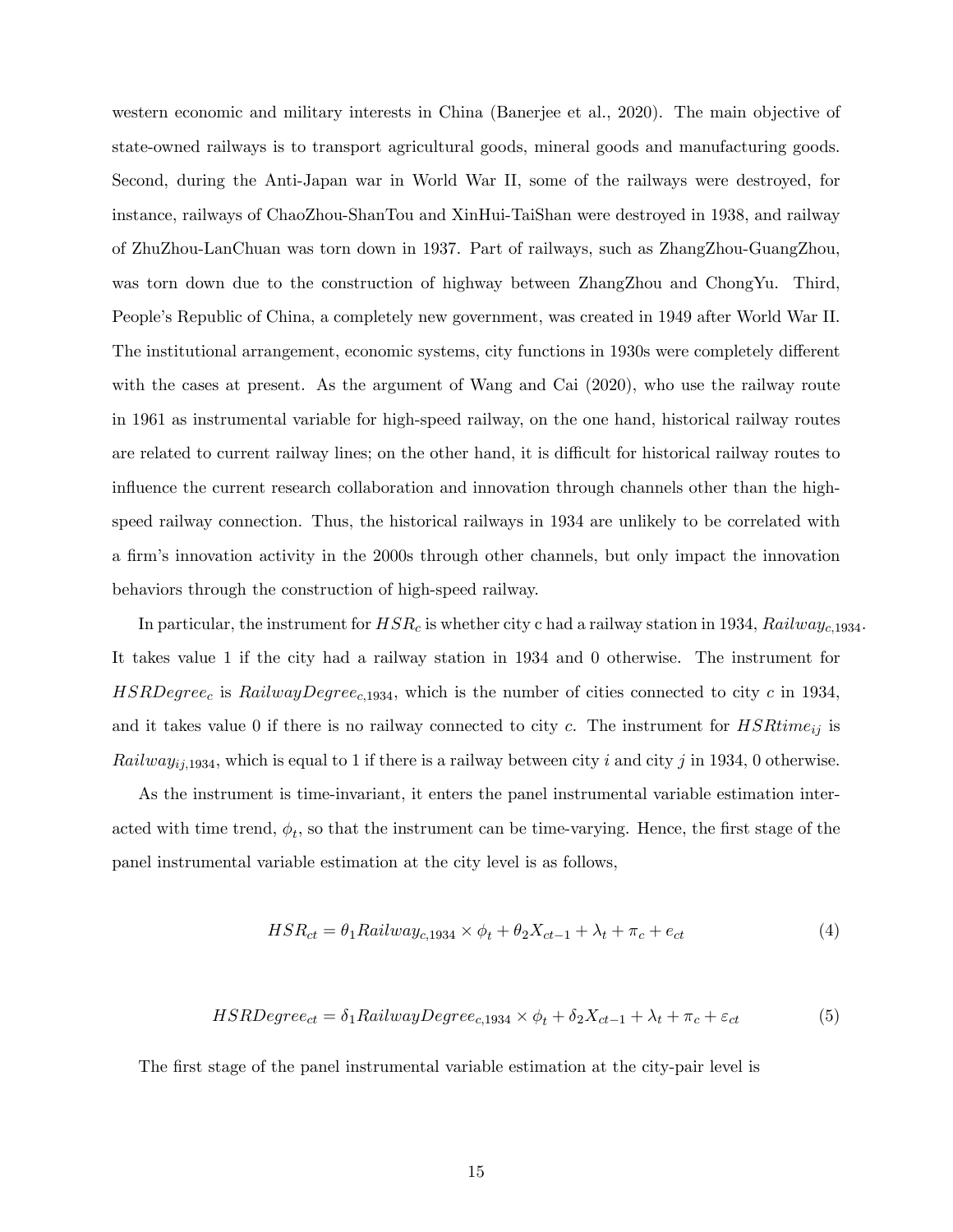$$
HSRtime_{ij,t} = \eta_1 Railway_{ij,1934} \times \phi_t + \eta_2 X_{ij,t-1} + \lambda_t + \pi_{ij} + \epsilon_{ij,t}
$$
(6)

Another possible identification challenge is the timing of city  $i$  being connected to a high-speed railway. The opening time of a high-speed railway is determined by construction progress, which depends on engineering difficulties (Lin, 2017). Usually, high-speed railway construction will be slower if the line is longer, has more stations and has higher bridge and tunnel ratios. These factors are exogenous to firms' innovation collaboration. Thus the opening time  $t$  is not endogenous in our specification.

# 4 Empirical results

#### 4.1 The innovation collaboration at the city level

In this section, we apply the specification in equation  $(1)$  to examine the impact of high-speed railways on innovation collaboration at the city level. In Column $\infty$  (1) of Table 2, we present the  $OLS$  estimates for total number of collaboration of city c in the upper panel, and all control variables and fixed effects are included in the regression. The coefficient of  $HSR station$ , which refers to the key variable  $HSR<sub>ct</sub>$  in equation (1) is 0.21, which is positive and statistically significant. In the middle panel, the dependent variable, *Extensive*, is the extensive margin, i.e., the number of firms in city c that have cooperated with firms in other cities. The coefficient of  $HSR station$  is smaller than that for total effect, but still positive and significant, which suggests that the presence of highspeed railways encourages innovation collaboration. In the lower panel, the dependent variable is the intensive margin, i.e., the number of patent collaborations for each partnership in city  $c$ , and the effect of high-speed railway on intensive margin is not significant.

Since the dependent variable is log of the (1+ collaborated patents). The total number of collaborated patents for cities after high-speed railway connection increases by 22.94%, and extensive margin, i.e., the number of partnerships at city level, increases by 16.66%, based on the OLS estimation<sup>9</sup>.

[Insert Table 2 here]

<sup>&</sup>lt;sup>9</sup>We calculate the implied growth using  $\exp(\text{coefficient})$ -1 for all the regression coefficients which are larger than 0.1. Thus, total number of patent increases by  $(\exp(0.2065)-1)=22.94\%$ , and extensive margin, i.e., the number of partnerships at city level, increases by  $(\exp(0.1541)-1)=16.66\%$ .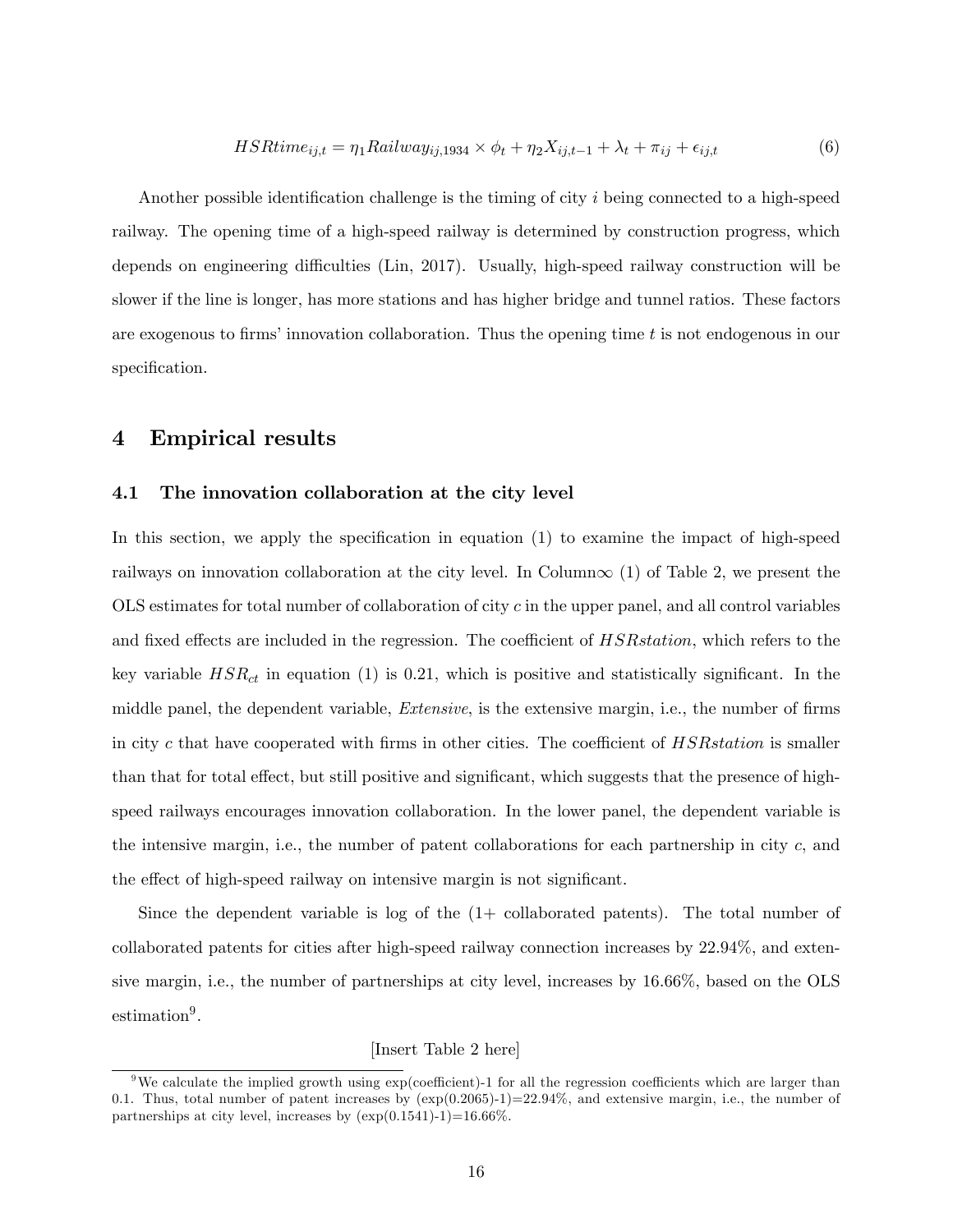The empirical results in Column (1) of Table 2 indicate that high-speed railways can promote innovation collaboration. As we noted in the last section, the construction of high-speed railways can be endogenous and thus bias the estimates. To solve this problem, we conduct instrumental variable regression in Column  $(2)$ . The instrument for *HSRstation* is whether city c had a railway station in 1934 multiplied by the time trend. The dependent variables are the same as Column (1). In the upper panel of Column (2), we can see that the presence of high-speed railways substantially increases the total number of collaborations of city  $c$ . The results for the first stage is also reported in Table 2. The instrument variable is significant and positively correlated with the endogenous variable. In Column (2), instrumental variable regression suggests that high-speed railway can significantly increase the total number of patent collaborations in city  $c$  to a larger extent. The extensive margin is also significantly increasing with the construction of high-speed railways. However, the result is still not significant for the intensive margin when we use instrumental variable regressions.

Comparing OLS and IV estimates, we can see that the estimated effect of high-speed railway on innovation collaboration increases when we correct for the endogeneity issue. This means that high-speed railway assigned to city at random is associated with more innovation collaboration than a high-speed railway by the prevailing process (Duranton and Turner, 2012). One possible reason is that the existence of omitted variables, such as the price of construction materials and labor cost, could be negatively correlated with the high-speed railway construction. Moreover, developing cities whose innovation collaboration is less active can intentionally chose to improve their transportation infrastructure (Gao and Zheng, 2020). The issues of omitted variables and reverse causality would lead to a downward bias in OLS estimate. Finally, it may be that highspeed railway construction serves as a substitute for social assistance, and that high-speed railways are built where land and labor are cheap rather than in the places where they are in short supply (Duranton and Turner, 2012), thus the estimates from instrumental variable regression are much larger than OLS estimates (Dong et al, 2020; Duranton and Turner, 2012; Agrawal et al., 2017).

Specifically, the coefficients in Column  $(2)$  of Table 2 imply that the introduction of an HSR connection increases the number of collaborated patents by 4.03 times, compared to the control cities without high-speed railway or cities that are connected to high-speed railway network at a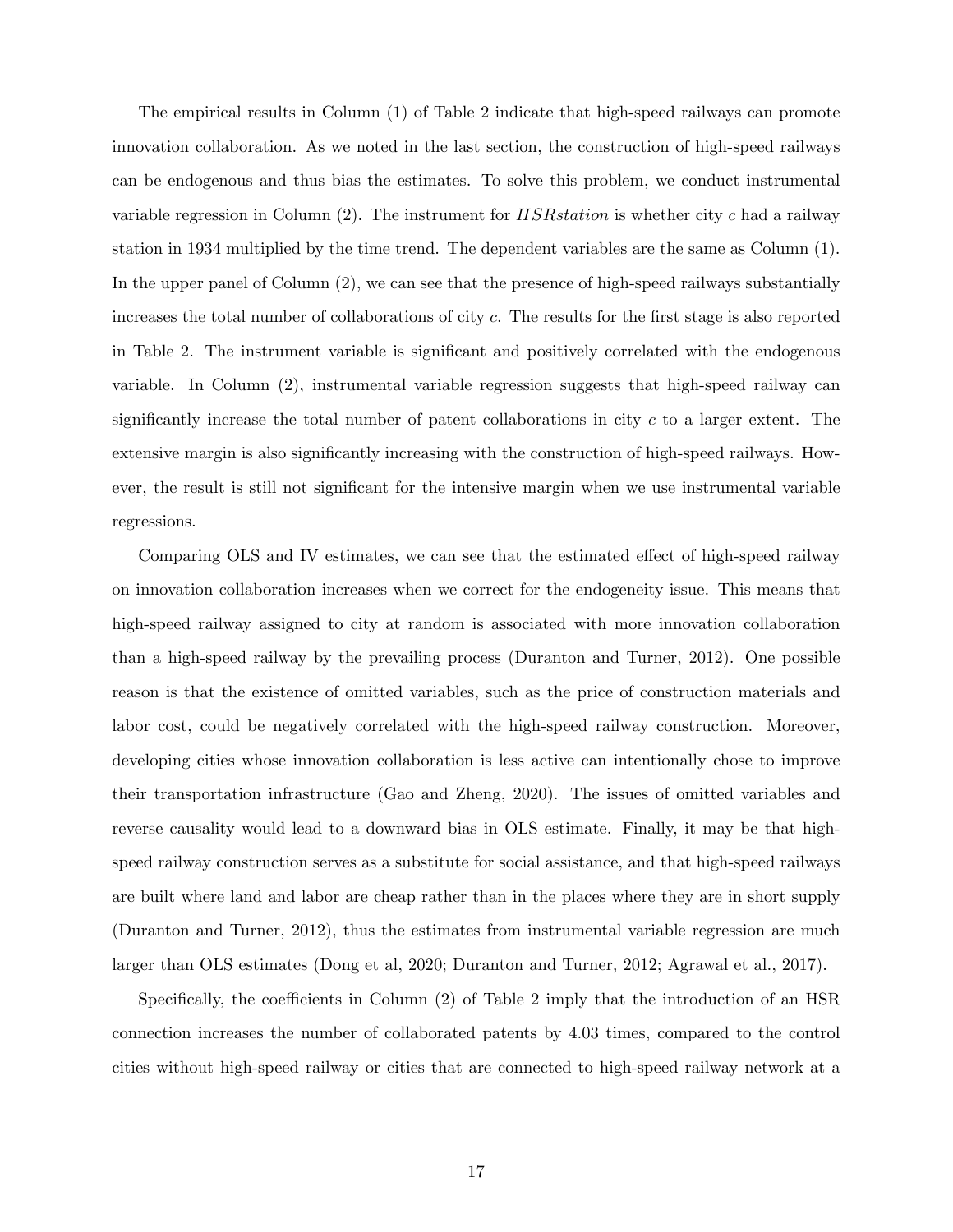later stage<sup>10</sup>. In the second panel of Table 2, we can see that the extensive margin increases by 3.02 times. Given that the sample mean for total number of collaborated patents at city level is 33.81 in the pretreatment period and 10.33 for extensive margin, the increase associated with being connected to high-speed railway corresponds to an increase in the number of innovation collaboration of 136 patents per city-year in the posttreatment period, and an increase of 31.20 partnerships for extensive margin.

Moreover, we estimate specification  $(2)$  to examine the degree of high-speed railway connections on innovation collaboration. Theoretically, if one city is connected with more cities through highspeed railway lines, firms in this city would have more opportunities to communicate with other firms, thus have a higher probability of obtaining more collaborative patents. The OLS empirical results are shown in Column  $(1)$  of Table 3. When one additional city is connected with city c by high-speed railway, the total number of collaborative patents would increase, and similar findings can be observed for the extensive margin. The results for the intensive margin are not significant.

## [Insert Table 3 here]

As we explained above, the degree of high-speed railway connections can be endogenous due to reverse causality or omitted variables; thus, we use the degree of a city in the railway network in 1934 as the instrument for the degree of high-speed railway connections at present. The instrumental variable regression results are reported in Column (2) of Table 3. Compared with the results in Column  $(1)$ , the instrumental results using specification  $(2)$  reveal that the magnitude for the effect of high-speed railway degree is significant and larger. We find that if one more high-speed railway route is connected at city level, the total number of patent collaboration increases by 6.71%, and it is  $5.86\%$  for extensive margin based on IV estimates in Column  $(2)$ . The results are not significant for the intensive margin.

The intensive margin at city level is not significant in Table 2 or Table 3; in addition, the magnitude of high-speed railway is smaller for intensive margin than total effect and extensive margin at city level. Intensive margin at city level measures the average number of collaborated patents of each cooperated partnership. Once a city is connected to the high-speed railway network, there are more opportunities for collaboration for this city, thus the total number of innovation collabo-

 $10$  According to Column (2) of Table 2, after HSR is connected, total effect at city level increases by (exp(1.6153)-1)=4.03, and extensive margin increases by  $(\exp(1.3920)-1)=3.02$ .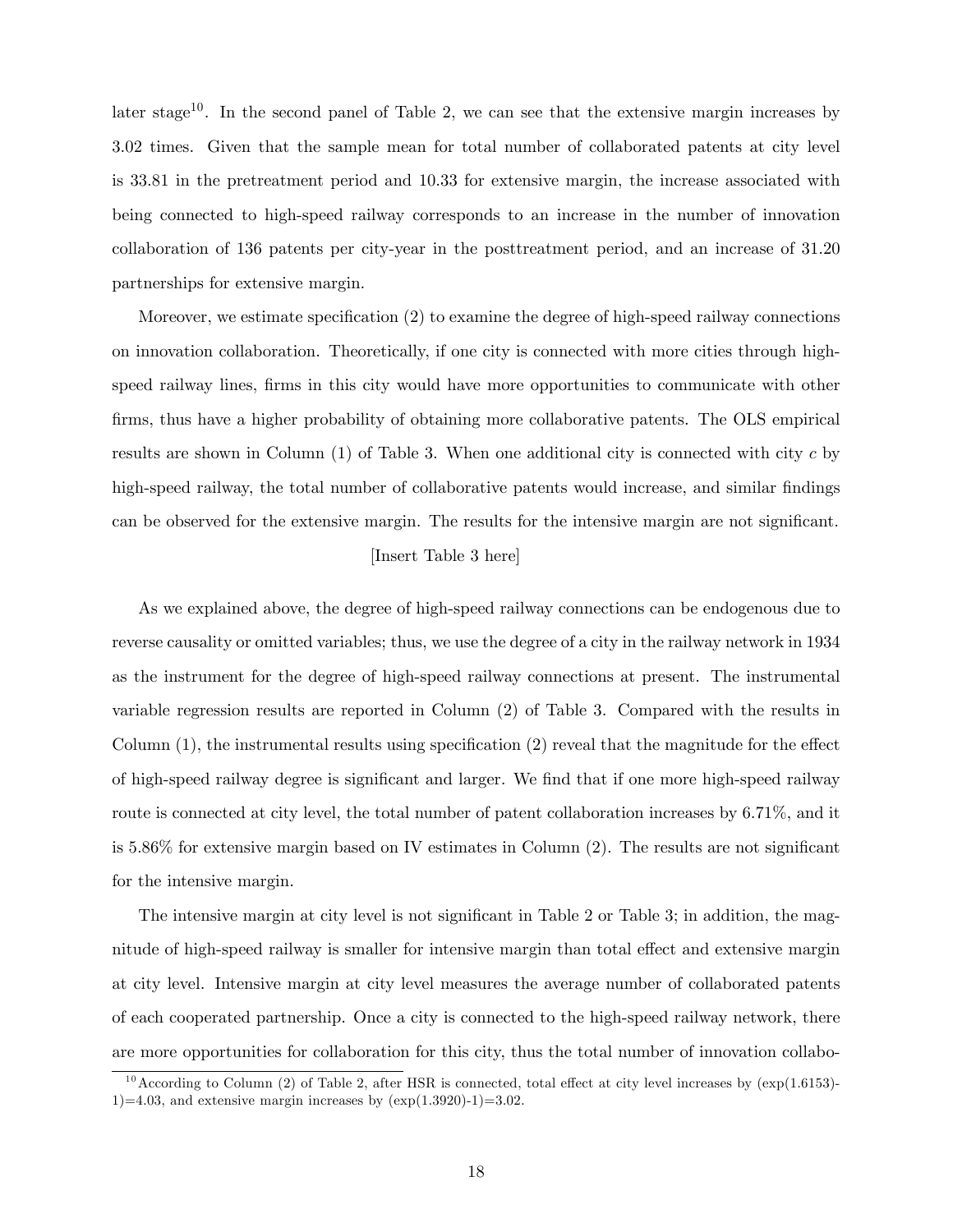ration can increase. However, the increase in the number of potential collaborated partners, does not necessarily mean that the number of collaborated patents would increase for each partnership. For instance, firms may concentrate on several important or key partners rather separating the innovation resources to all possible partners even after high-speed railway is connected. We can only infer the impact of high-speed railway on intensive margin at city-pair level, which will be presented in next section.

This magnitude at city level based on IV estimate in Column (2) of Table 2 is much larger than the estimates at city level in the literature (Wang and Cai, 2020; Gao and Zheng, 2020), due to the significant increases in patent applications in this period. In Dong et al.  $(2020)$ , they find that once a city is connected by high-speed railway, the academic production of academic papers increases by 30.1% in quantity. Our estimates at city level suggest that HSR connection increases the number of collaborated patents by 4.03 times. When we consider the impact of high-speed railway degree on innovation collaboration in Column  $(2)$  of Table 3, we find that there is 6.71% increase in total patent collaboration if one more high-speed railway route is added at city level.

#### 4.2 Innovation collaboration at the city-pair level

In this section, we examine innovation collaboration at the city-pair level, i.e., the impact of highspeed railways on patent collaboration between city  $i$  and city  $j$ . We analyze the impact of highspeed railway on innovation collaboration at both city level and city-pair level. The main reason is that they reflect different contents and directions of innovation collaboration. In particular, citypair results tell us the specific cooperating parties, the direction of knowledge flows, plus we can know the impact of saved time generated by high-speed railway only at city-pair level. For results at city level, we can see the total impacts of high-speed railway on innovation collaboration for each city, together with the time trend for total innovation collaboration.

We estimate equation (3), and the empirical results are reported in Table 4. In Columns (1), we show the OLS estimates after controlling for control variables, city pair fixed effect and year fixed effect. The coefficients for the key explaining variable,  $HSRtime_{ij,t}$ , which is represented by  $\Delta TravelTime$  between city i and j in Table 4, are statistically significant and positive for total effect in the upper panel. In the middle panel, we examine the effect of saved time on extensive margin, i.e., the number of collaborative partnership between city i and city j, and the its effect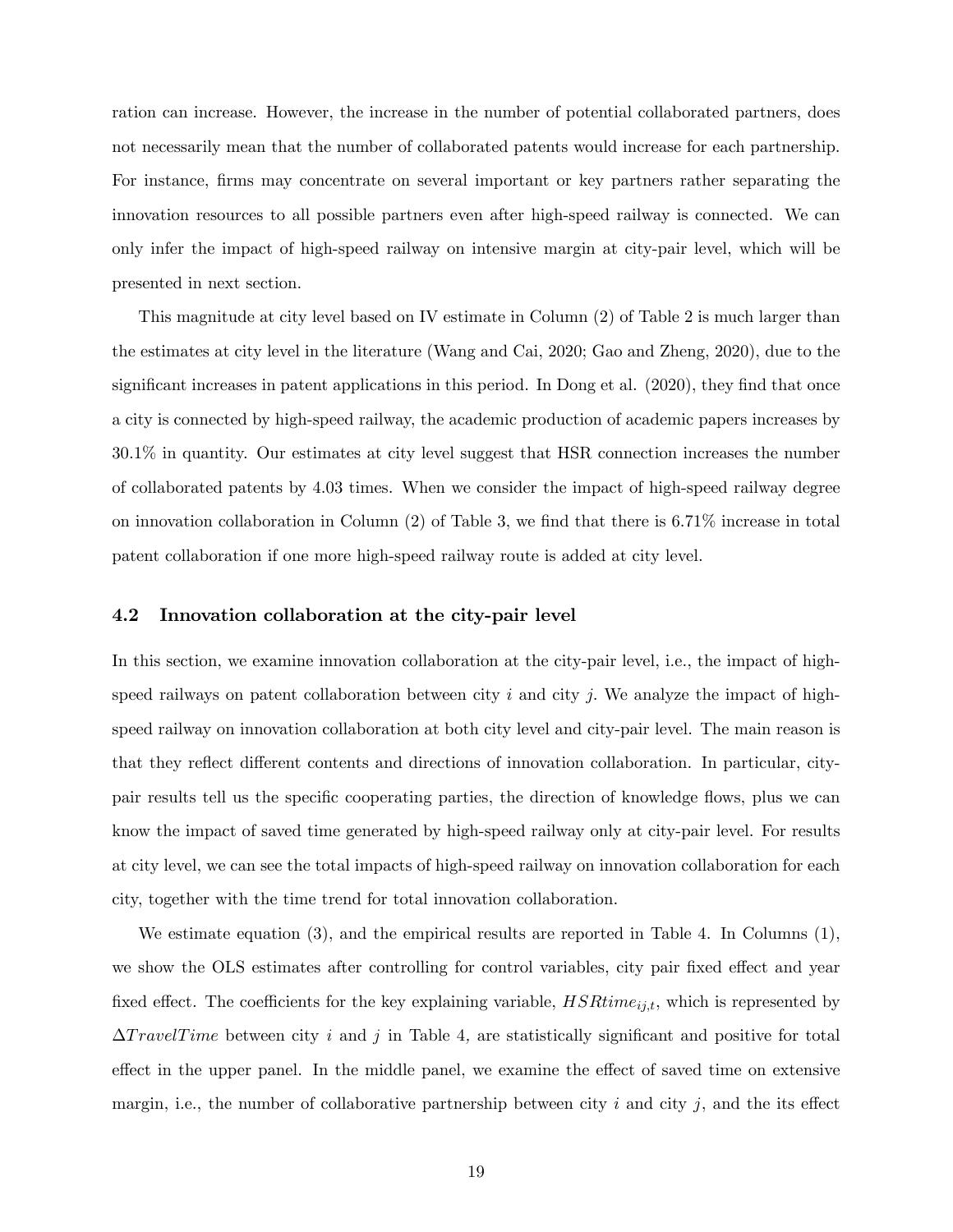is much smaller than total effect. In the lower panel, we test the effect of saved time on intensive margin, which is the number of patents for each collaborative partnership. The time saved by high-speed railways can also significantly increase the number of collaborative patents for each pair of collaborating parties.

## [Insert Table 4 here]

As we noted in the last section, the construction a high-speed railway between city i and j can be endogenous, thus bias the OLS estimates. To solve this problem, we estimate an instrumental variable regression in Column (2) of Table 4. The instrument for  $HSRtime_{ij,t}$  is the time trend multiplied by Railway<sub>ij</sub>,1934, which is equal to 1 if there is a railway between city i and city j in 1934, 0 otherwise. The result for the Örst stage is also presented in Table 4, which implies that the instrument variable is closely related with the endogenous variable.

The coefficients in Column  $(2)$  of Table 4 are much larger than the coefficients in Column  $(1)$ because the endogeneity biased the estimates downward as we discussed in last section. When we include control variables, year fixed effects and city pair fixed effects in the instrumental variable regression, the coefficient of  $HSRtime_{ij,t}$ , which is the logarithm of saved time, is 0.187 for the total number of collaborations of each city pair, 0.136 for the measure of the extensive margin, and 0.097 for the measure of the intensive margin. Since high-speed railway increases travel speed and saves travel time, one percentage increases in saved time between city  $i$  and  $j$  increases the total collaborated patents by  $0.19\%$  for the city pair (*i* and *j*), and  $0.14\%$  for extensive margin, i.e., the number of partnerships at city-pair level, and 0.10% for intensive margin, i.e., average collaborated patents of each partnership.

Using the dummy variable whether the city  $i$  and  $j$  are connected by high-speed railway, literatures have examined the impact of high-speed railway on research collaboration. For instance, Wang and Cai (2020) find that high-speed railway connection can increase collaborated patents at city-pair by 2% to 12%. Gao and Zheng (2020) show that high-speed railway connection can increase innovation of any type by approximately 15% after controlling for the endogeneity of high-speed railway. Our estimate is a little smaller, because we consider the impact of saved time between city  $i$  and  $j$  which is more accurate and specific, but rarely used in the literature.

From Table 4, we can see that high-speed railways can significantly facilitate patent collaborations at city-pair level, especially when we correct for the endogenous issue regarding the con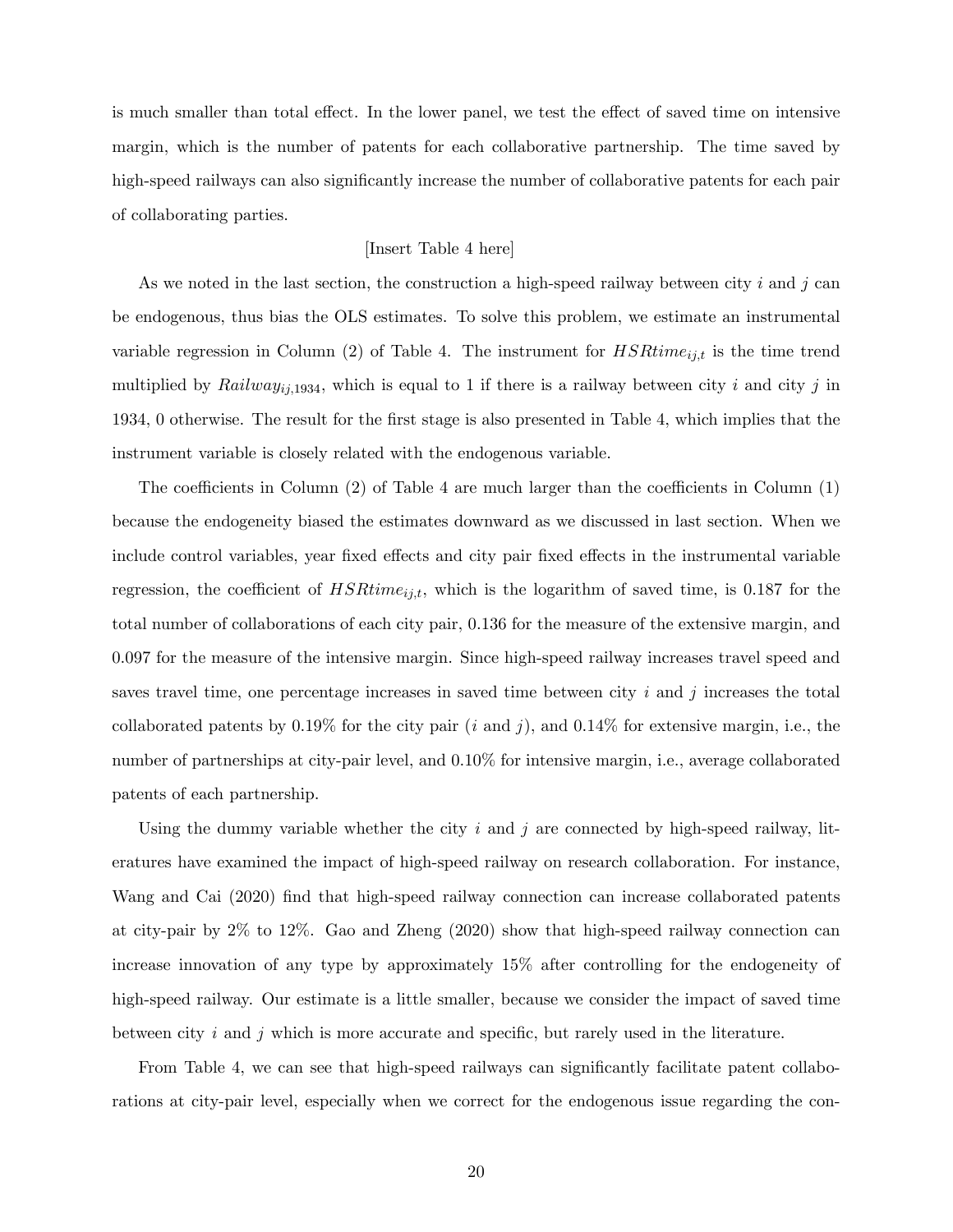struction of high-speed railways. The impacts of high-speed railway are reflected on both extensive margin and intensive margin.

#### 4.3 Citations at city-pair level

In this section, we examine how high-speed railways affect the number of citations across cities. Citations have been widely used in the literature to measure knowledge flows and the quality of patents (Jaffe et al., 1993; Jaffe and Trajtenberg, 2002; Singh, 2005). After two cities i and j have been connected, it is more likely for firms in city i to cite firms in j or vice versa because convenient transportation promotes knowledge spillover and provides more opportunities for communication and cooperation. The dependent variable is the logarithm of the number of citations of city  $i$  from city j in Table 5. To build the citation measure, we first calculate the citations for each firm f in city i and then summarize the total number of citations of city i from city j. In Column  $(1)$ , we present the OLS estimation result. The saved travel time due to high-speed railway significantly increases patent citations between cities. To control for the endogeneity of travel time, similar to Table 4, we estimate an instrumental variable regression in Column (2), and the instrumental variable regressions show that high-speed railways substantially improve patent citations, and we have an even larger coefficient, which is 0.95. One percent increase in saved time by high-speed railway translates into an 0.95% increase in patent citations. These results suggest that innovation quality increases substantially due to the reduction in transportation time across cities.

[Insert Table 5 here]

## 4.4 Robustness checks

*Parallel trends test.* The identifying assumption for the estimation equation  $(1)$ ,  $(2)$  and  $(3)$  is that the outcome variables followed similar time trends before high-speed railway is constructed. Meanwhile, right after high-speed railway is put into use, innovation collaboration rises statistically significant and gradually increases at city level or city-pair level. The difference in innovation collaboration between cities (city pairs) with high-speed railway and cities (city pairs) without high-speed railway begins to diverge after high-speed railway is put into actual use.

In this section, we test the following equation (7) and examine the coefficients of  $\alpha_n$  and  $\alpha_m$ on  $Y_{ct}$ , which is the number of collaborative patents for firms in city c with firms in other cities in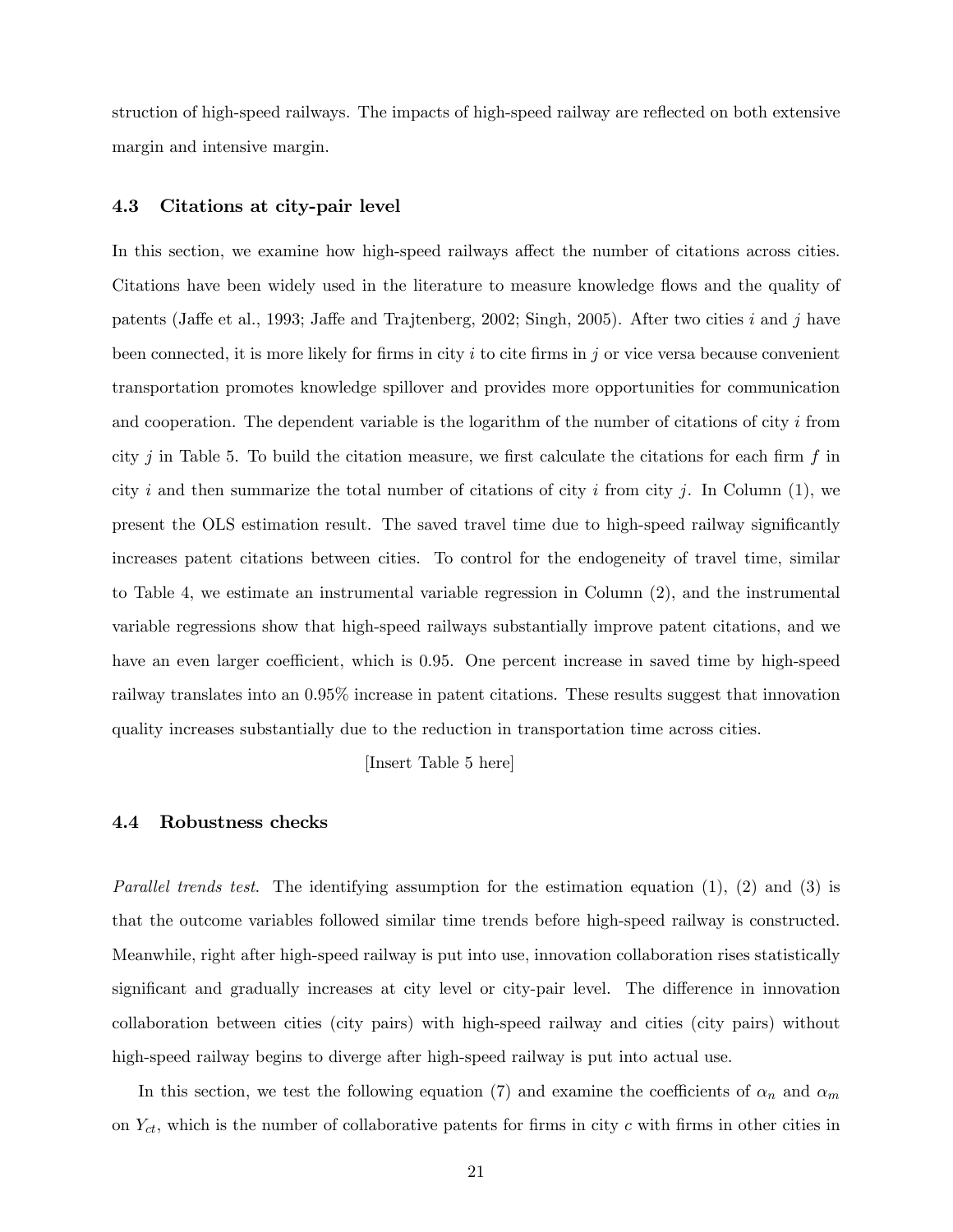year t. First HSR connect is equal to 0 if city c is not connected to the high-speed railway network, and it is 1 when city c is firstly connected to the high-speed railway network and thereafter.  $First HSR connect_{c,t-n}$  is the nth lag and  $FirstHSR connect_{c,t+m}$  is the mth lead.

In Figure 3, we plot the time trends for the coefficients of  $\alpha_n$  and  $\alpha_m$ . This enables us to trace the effect of high-speed railways on innovation collaboration before and after city  $i$  is connected to the network. Figure 3, where we use  $time = -5$  as the omitted reference group, shows that there are no anticipatory effects before a high-speed railway opens in city  $c$ , and the innovation collaboration at city c increases substantially after high-speed railway is in operation.

$$
Y_{ct} = \sum_{n=1}^{n=4} \alpha_n FirstHSRconnect_{c,t-n} + \sum_{m=0}^{m=5} \alpha_m FirstHSRconnect_{c,t+m} + \alpha_2 X_{ct-1} + \lambda_t + \pi_c + e_{ct} \tag{7}
$$

#### [Insert Figure 3 here]

To see the possible consequences of anticipation effects, we exclude the sample 5 years before the opening of the high-speed railway at city level. Note that the opening date to high-speed railway is different in different cities. Suppose city  $c$  is firstly connected to the high-speed railway network in year  $T$ , we exclude the 5 years before year  $T$  for city  $c$ . The empirical result at city level is presented in panel A of Table D1. Comparing the coefficients with Table 2, we find that the magnitudes of coefficients in panel A of Table  $D1$  is only slightly larger than the coefficient in Column  $(2)$  of Table 2, suggesting the anticipation effect is not a big issue at city level.

Moreover, we examine the following equation (8) to check the parallel trends of innovation collaboration at city-pair level.  $FirstHSR connect\_time_{ij,t}$  is the saved time after city i and j are firstly connected. FirstHSRconnect\_time<sub>ij,t-n</sub> is the nth lag and FirstHSRonnect\_time<sub>ij,t+m</sub> is the mth lead. In Figure 4 we plot the time trends for the coefficients of  $\gamma_n$  and  $\gamma_m$ . This enables us to trace the effect of high-speed railways on innovation collaboration before and after city  $i$ and city j are connected by high-speed railway. From Figure 4, where  $time = -5$  is the omitted group, we can see that all coefficients are not significant before time  $0$ , and the magnitudes of the coefficients keep increasing after high-speed railway is constructed between cities and most of the coefficients are statistically significant after time 0. Meanwhile, we have to admit that innovation collaboration at city-pair level is trending upward prior to the actual construction, although this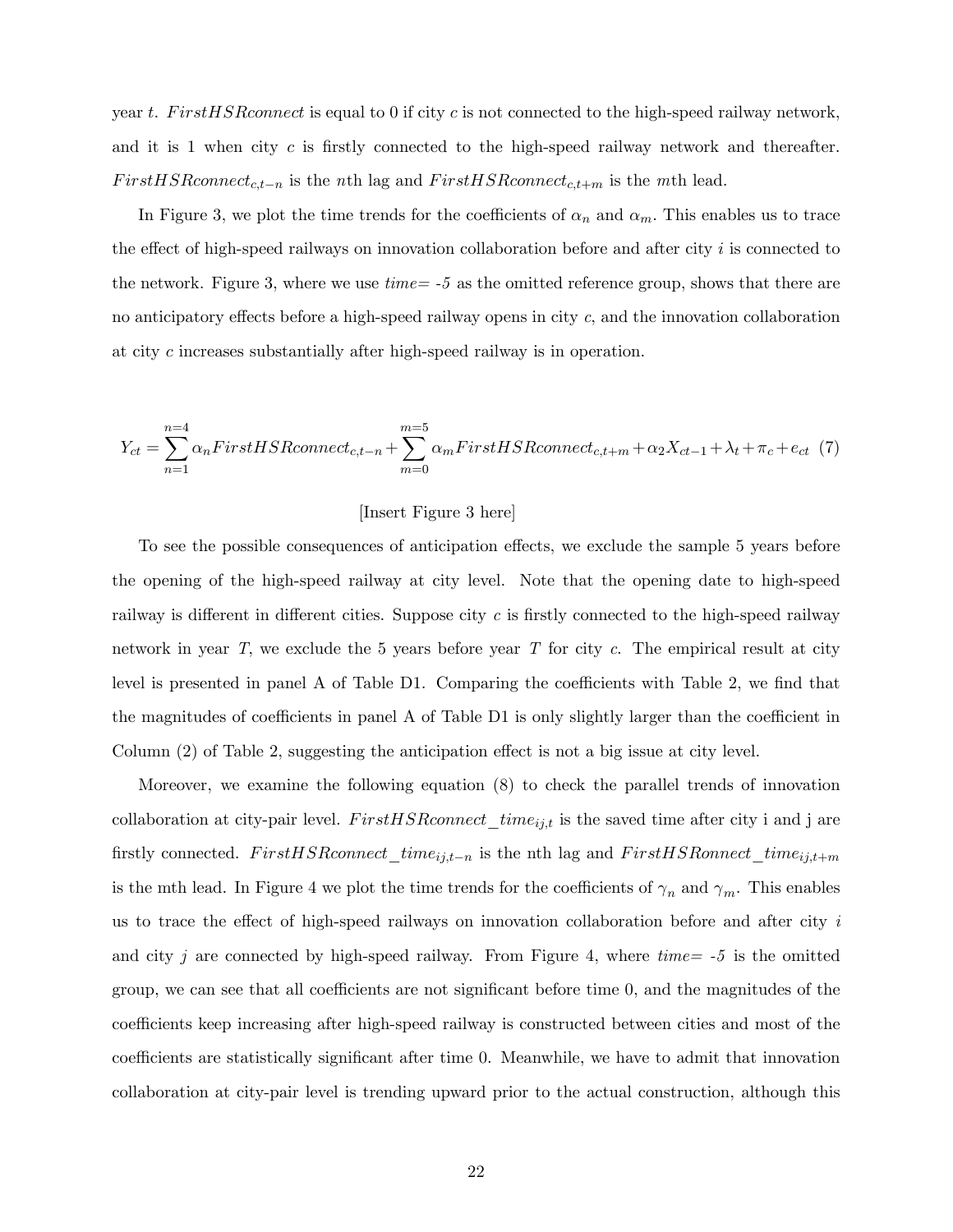effect is not significant. This implies that the innovation collaboration might have started increasing in anticipation of high-speed railway's opening. This anticipation effect may bias our estimates.

$$
Y_{ij,t} = \sum_{n=1}^{n=4} \gamma_n FirstHSRconnect\_time_{ij,t-n} + \sum_{m=0}^{m=5} \gamma_m FirstHSRconnect\_time_{ij,t+m} + \gamma_2 X_{ij,t-1} + \lambda_t + \pi_{ij} + \epsilon_{ij,t}
$$
\n(8)

## [Insert Figure 4 here]

To see the possible consequences of anticipation effects at city-pair level, we exclude the sample 5 years before city i and j are firstly connected to high-speed railway network. Note that the opening date to high-speed railway for each city pair  $(i, j)$  is different. Suppose city pair  $(i, j)$ is firstly connected to the high-speed railway network in year  $T$ , we exclude 5 years before year T for this city pair. The empirical result at city-pair level is presented in Column (1) of Table 6. Obviously, the estimates are also sligtly larger than the results in Column (2) of Table 4. The results for extensive margin and intensive margin are reported in Panel A of Table E1 in the appendix, showing that the significance and magnitudes of the coefficients are also a little larger than those in Table 4. Thus, we conclude that the anticipation effect may exist before the construction of high-speed railway, however, its impact is quite small. In most cases, it is not clear for the specific route for the construction of each high-speed railway, which is based on the geographical conditions, economic factors, political reasons, etc. We have also tested the robustness by excluding the sample 4 years, 3 years, 2 years, before the opening of the high-speed railway, and the empirical results are similar, suggesting that anticipation effect is not a main issue.

# [Insert Table 6 here]

Remove the municipality and capital city. Cities in China differ in hierarchical significance. In particular, our regression sample includes four municipalities directly under central government control. A municipality is a city with a uniform jurisdiction, which has the same administrative level as a province, and this is clearly higher than an ordinary city. Currently, there are 27 provinces and four municipalities in Mainland China, i.e., Beijing, Tianjin, Shanghai and Chongqing. Besides, we have 31 provincial capital cities, which are political, economic, scientific, educational, cultural, and transportation center of each province (Banerjee et al., 2020; Faber, 2014; Gao and Zheng, 2020).

We admit that bigger and faster growing cities were the ones that were usually first connected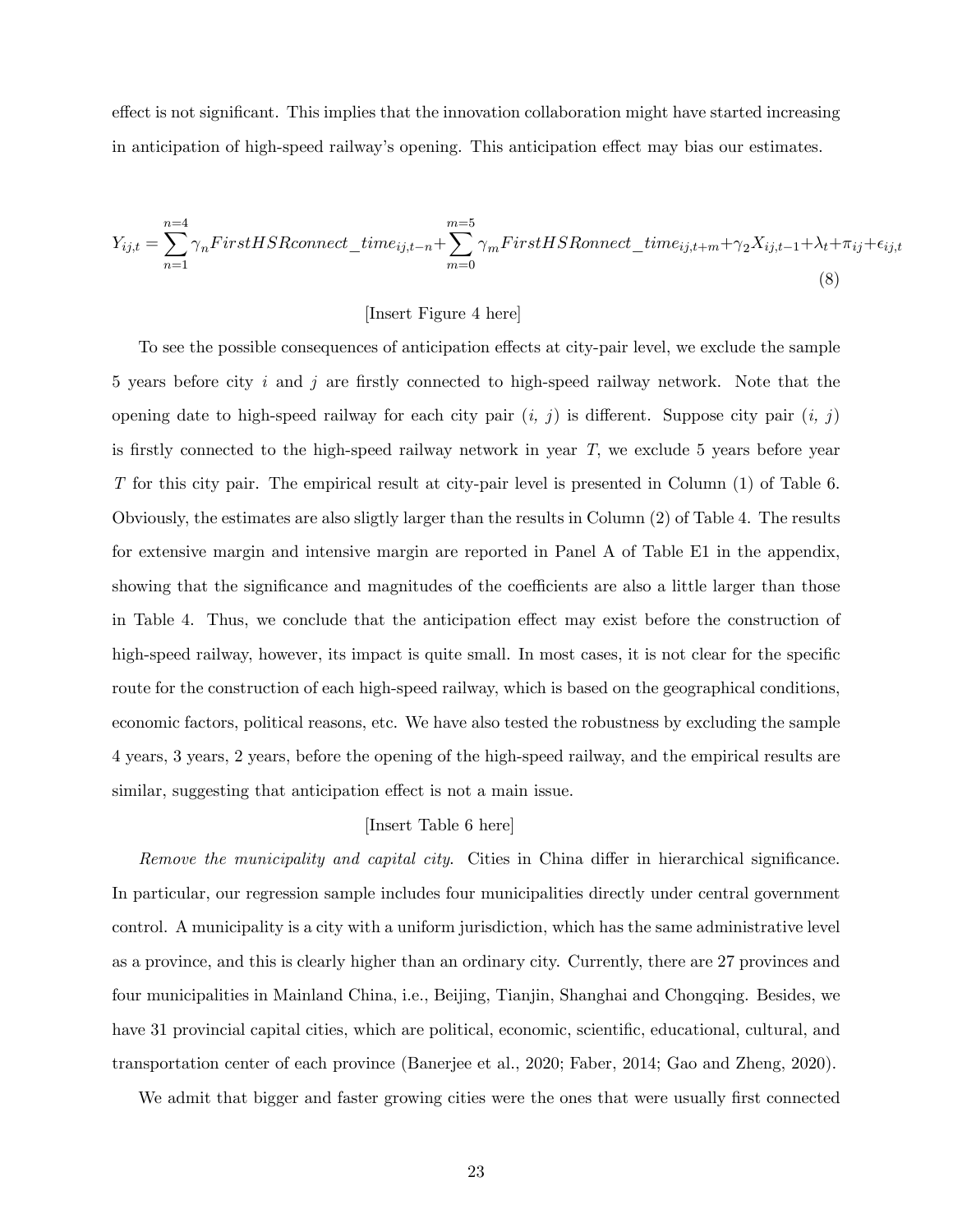by high-speed railway. These cities are likely the ones that would have had more innovative activity growth even without high-speed railways. In this case, the OLS estimates are biased upward. To ensure that our results are not driven by these large cities, we exclude the four centrally administered municipalities and provincial capital cities from the sample.

The empirical results using instrumental variable at city-pair level are presented in Column (2) and (3) of Table 6. In Column (2), we only remove municipalities, and in Column (3), we remove both municipalities and capital cities. The estimates for extensive margin and intensive margin at city-pair level are shown in Panel B and C in Table E1. Compared with the results in Table 4, the coefficients of  $HSRtime_{ij,t}$  is slightly smaller, but still statistically significant. Even if large cities benefit more from innovation collaboration driven by the high-speed railway network, smaller cities can also benefit from innovation collaboration by entering the high-speed railway network. In addition, we control for the total number of noncollaborative patents in at city-pair level, which can mitigate this issue.

The empirical results at city level are reported in Panel B and C in Table D1. We find that the magnitudes of the coefficients are similar as the coefficients in the baseline estimates in Table 2 when we exclude municipalities, while the coefficients are much smaller if we exclude both municipalities and provincial capital cities.

An alternative instrument variable. In order to check the robustness of the instrument variable, we use an alternative instrument following Duranton et al. (2014), who used the planned highway network as the instrument for modern network of interstate highways in U.S.. This is similar as Gao and Zheng (2020) and Hornung (2015), who used a straight-line strategy to construct instrument for actual high-speed railway connections. The primary objective for high-speed railway is to shorten the travel time between large cities, and straight line is the best design to fulfill this aim. We first draw straight lines between the starting city and ending city based on the construction plan of "Four north-south vertical high-speed railway networks" and "Four east-west horizontal high-speed railway networks" which was initially proposed in 2004. We construct a dummy variable at city level which takes 1 if the city is located on any of these straight lines, and 0 otherwise, multiplied by time trend. At city-pair level, the instrument is a dummy variable which is equal to 1 if two cities are located on any of these straight lines at the same time, and 0 otherwise, multiplied by time trend. This new variable is used as an alternative instrument for high-speed railway.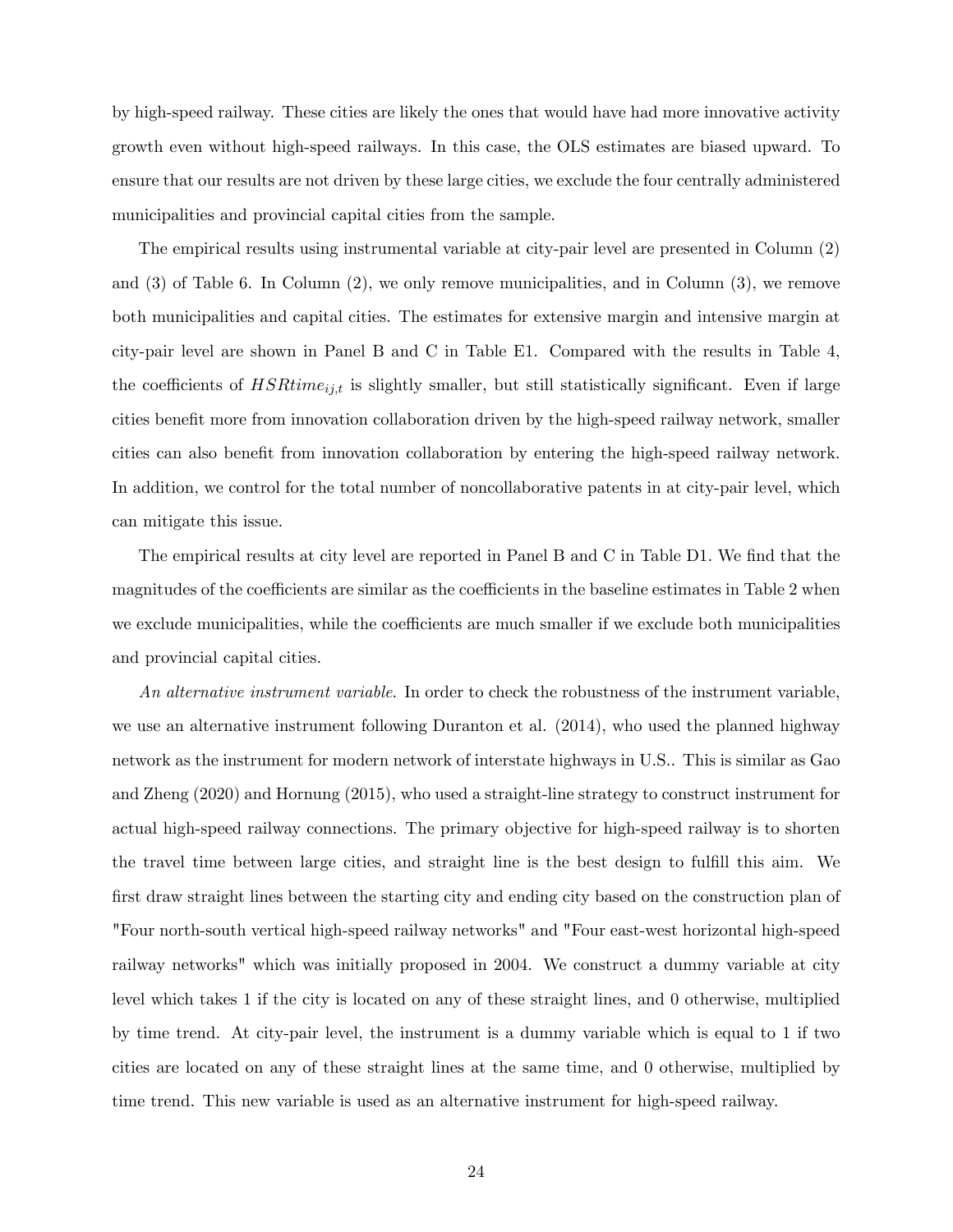The distribution of "Four north-south vertical high-speed railway networks" and "Four eastwest horizontal high-speed railway networks" is shown in Figure A2. The empirical results using this new instrument are reported in Table D3 at city level and Table E2 at city-pair level in the appendix. The coefficient of the key explaining variable is still statistically significant and positive, suggesting that high-speed railways indeed improve the innovation collaboration at either city level or city-pair level. We admit that the magnitudes of the coefficients for the measures of high-speed railway in this section are much larger than the baseline estimates in Table 2 and Table 4, but the significance and the sign of the high-speed railway still remains. Thus, the results are qualitatively similar even if they are not quantitatively similar when we use this alternative instrument variable.

Innovation collaboration between headquarter and subsidiary. Large firms are more likely to have multiple branches outside their headquarter cities. Headquarters tend to be located in larger cities that are more likely to be connected by high-speed railway than branches are. If the innovation collaborations occurred between headquarters and branches which were located in two cities, they were counted as the innovation collaboration at both cities for the analysis at city level. To deal with the potential issue that the innovation collaboration between headquarter and subsidiary can exist even if there is no high-speed railway, or the impact of high-speed railway can be overestimated, we try to exclude the effect of head-subsidiary innovation collaborations from the sample.

First, we merge the patent data with listed companies and subsidiary companies. The name of head company and subsidiary company comes from CSMAR database. We obtained 47,975 collaborated patents between head company and subsidiary companies based on this merged dataset. Second, we merge our main dataset with the patent between head company and subsidiary companies based on the patent application number. We obtain 8285 patents which are collaborated patents between head and subsidiary company and this takes 5.51% of the total number of collaborated patents<sup>11</sup>. Finally, we exclude these collaborated patents between head and subsidiary company from our sample, and examine the impact of high-speed railway on innovation collaboration.

The empirical result is presented in Column (4) of Table 6 for city-pair level and Panel D of Table D1 for city level. The estimates for extensive margin and intensive margin at city-pair level are shown in Panel D of Table E1. These results show that our regressors of interest barely changed

<sup>&</sup>lt;sup>11</sup>The total number of collaborated patents is 150341, and this ratio is calculated by  $8285/150341$ .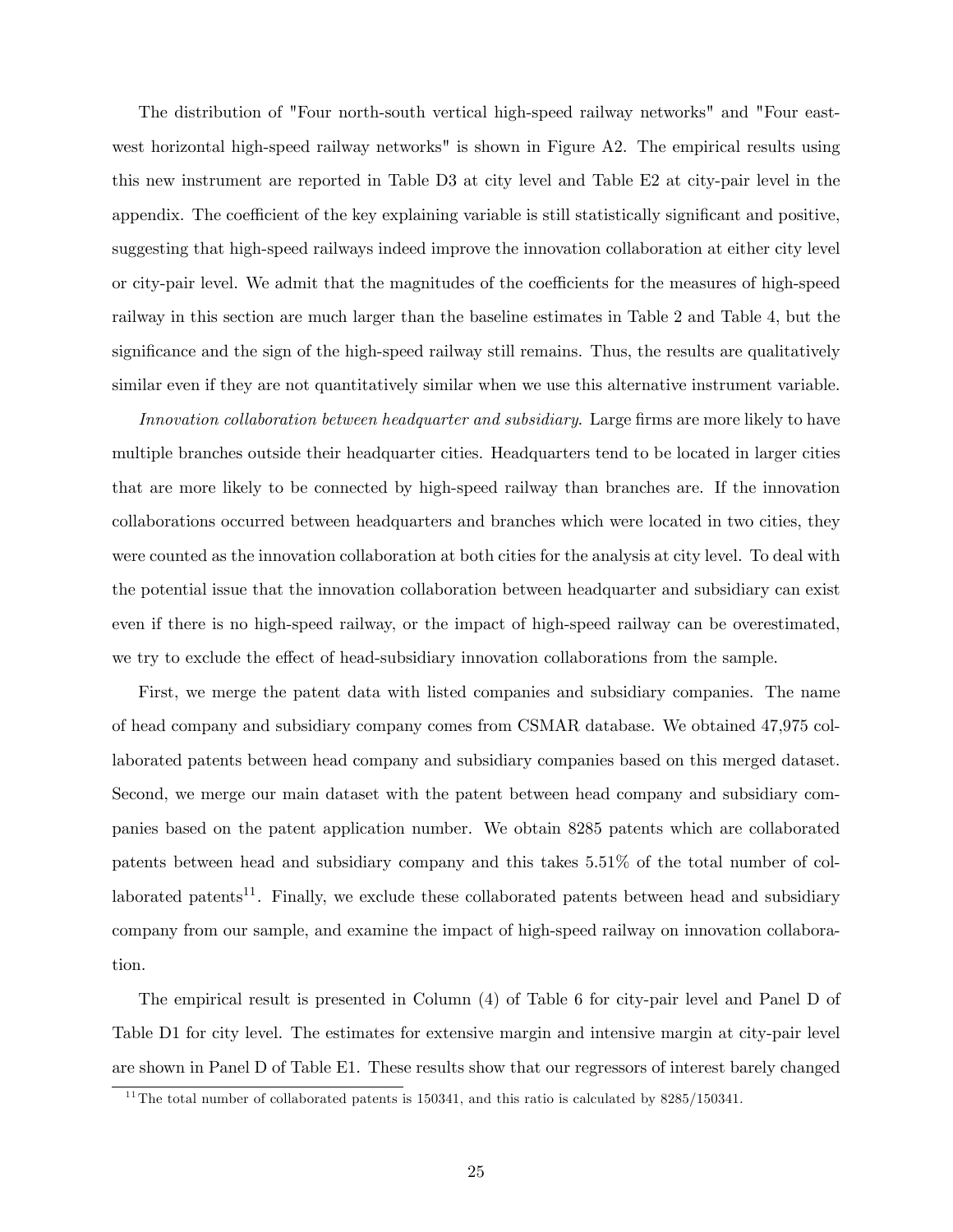in their significances and magnitudes either at city level or city-pair level, compared to the baseline estimates. Thus, the empirical findings are still robust after we consider the effect of innovation collaboration between headquarter and subsidiary of listed companies.

The effect of financial crisis. China reacted to the global financial crisis with a massive fiscal stimulus. In 2008, the State Council of China announced a package amounted to be 4,000 billion yuan RMB, which is approximately 590 billion U.S. dollars. These stimulus plans were implemented immediately and focused on investment. This surge in investment was achieved by injecting financial resources into state-owned firms and local infrastructure projects. The stimulus package helps China to escape the Great Recession (Wen and Wu, 2019; Ouyang and Peng, 2015; Huang et al., 2020). It can affect firm's innovations as well, for instance, through government subsidies or bank credits to firms. They can also have a direct impact on the construction of high-speed railways, which is one of the most important ways for infrastructure construction. Omitting the impact of this stimulus package can generate biased estimation for the effect of high-speed railway on innovation collaboration.

In this section, we attempt to exclude the possible effects of such government investments in high-speed railway construction and innovation by excluding the observations in 2008 and 2009 from the sample. The instrumental variable regression result at city-pair level is reported in Panel A of Table E3 in the appendix. The coefficients of  $HSRtime_{ij,t}$  for total patents, the extensive margin and the intensive margin at city-pair level do not change much compared to the results in Table 4, suggesting that the financial crisis did not have a significant effect in our framework. We also consider the effect of financial crisis at city level, and the regression results can be found in Panel A of Table D2 in the appendix. Estimates at city level also suggest that our results are robust to the effect of financial crisis.

Restrict the sample to cities that are connected or planned to be connected by high-speed railway. It is possible that the construction of a high-speed railway is determined by the past economic growth of cities, expected future growth and other unobserved factors. If this is the case, the estimation assumption that the innovation collaboration has parallel trend between cities connected with high-speed railway and cities that are not connected may not hold in reality (Lin, 2017). To exclude the possibility that cities that are connected (or planned to be connected) and those that are not connected are fundamentally different, we restrict the sample to the cities that are either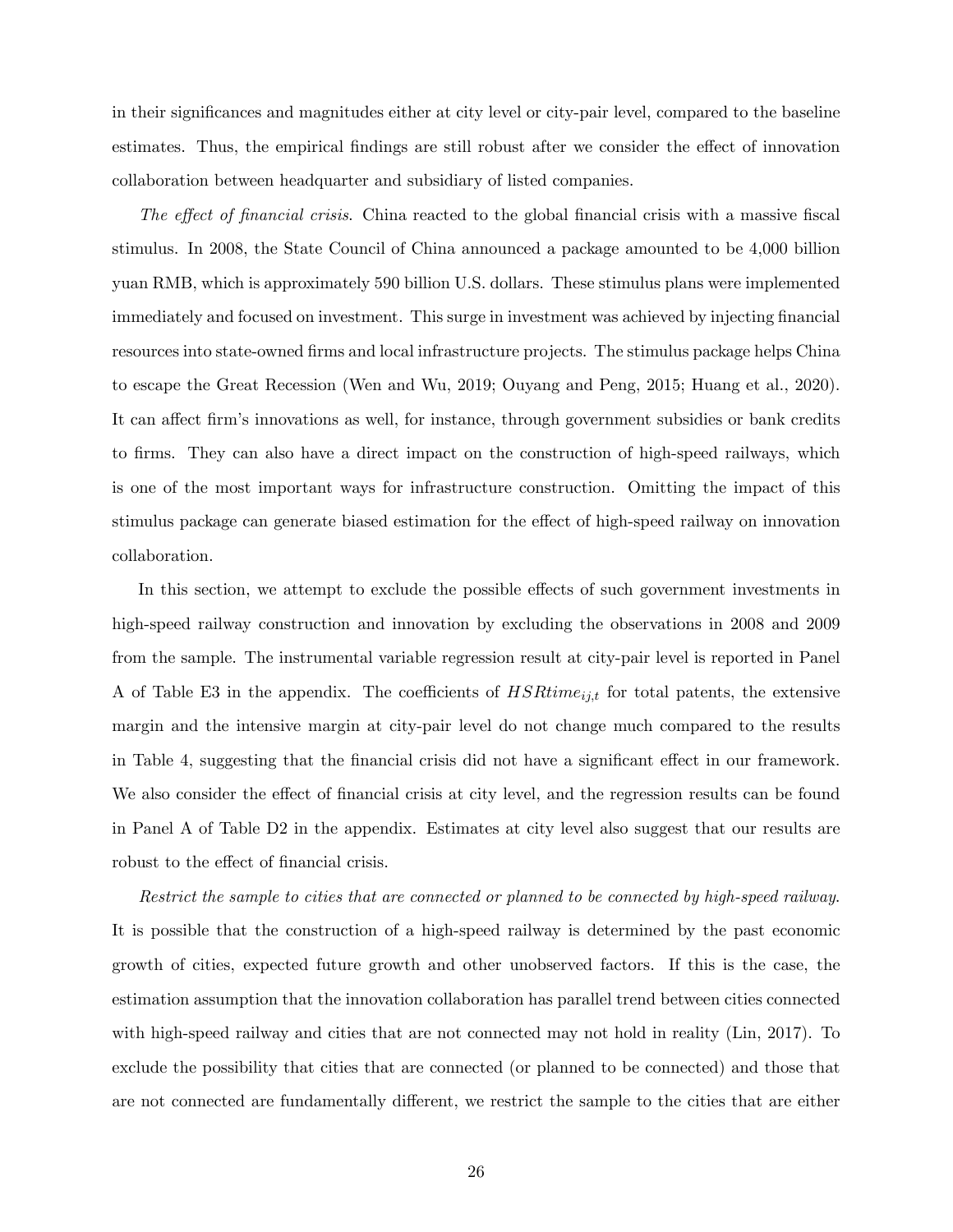connected or planned to be connected by high-speed railway in 2020, and exclude cities that are not connected to high-speed railways.

Once we confine the sample to cities that are connected or planned to be connected by highspeed railway, the number of cities is 119 and the number of city pairs is 2287 and this sample size is much smaller compared to the baseline estimation. The empirical results at city-pair level are reported in Panel B of Table E3 in the appendix, and results at city level is in Panel B of Table D2. Compared with the baseline result at city-pair level in Table 4, the coefficients of the key independent variable,  $HSRtime_{ij,t}$ , are all statistically significant and positive, and the magnitudes of coefficients are slightly larger in Table E3. For the results at city level, the impact of  $HSRstation$ is also a little larger than the baseline estimate in Table 2, although the significance level drops for the total effect in Table D2.

Redefine the opening time of high-speed railway. Given the fact there can be a time lag between the construction of high-speed railway and its application on innovation collaboration, we redefine the opening date of high-speed railway. For instance, if the high-speed railway is put into use in December in year t, its real effect will take place in year  $t+1$ ; and if it is completed in January in year t, its effect can start in year t. If we do not adjust the date, it may underestimate the actual effect of high-speed railway. Since we do have the actual date for each high-speed railway line, we redefine the opening time for high-speed railway as follows: at city-pair level, if the opening date of high-speed railway connecting city i with city j is July or later of year t, we redefine its opening date to be  $t+1$ ; If the opening date is in or before June of year t, we define its opening year to be t. Similar definition applies at city level.

Panel C of Table E3 in the appendix reports the regression results using this new definition of opening time at city-pair level and results at city level is in Panel C of Tabel D2 in the appendix. We can see that the coefficients are slightly larger than the coefficients in Table 4 for results at city-pair level and the coefficients in Table 2 for results at city level. But the sign and significance of all the main results are preserved when we redefine the opening time of high-speed railway.

Restrict the sample to cities without airports. Air travel is less popular than railway or highspeed railway in China (Lin, 2017), however, the existence of air travel may induce the problem that the coefficient of high-speed railway is overestimating the impact of high-speed railway on innovation collaboration if air travel and high-speed railway are close substitutes.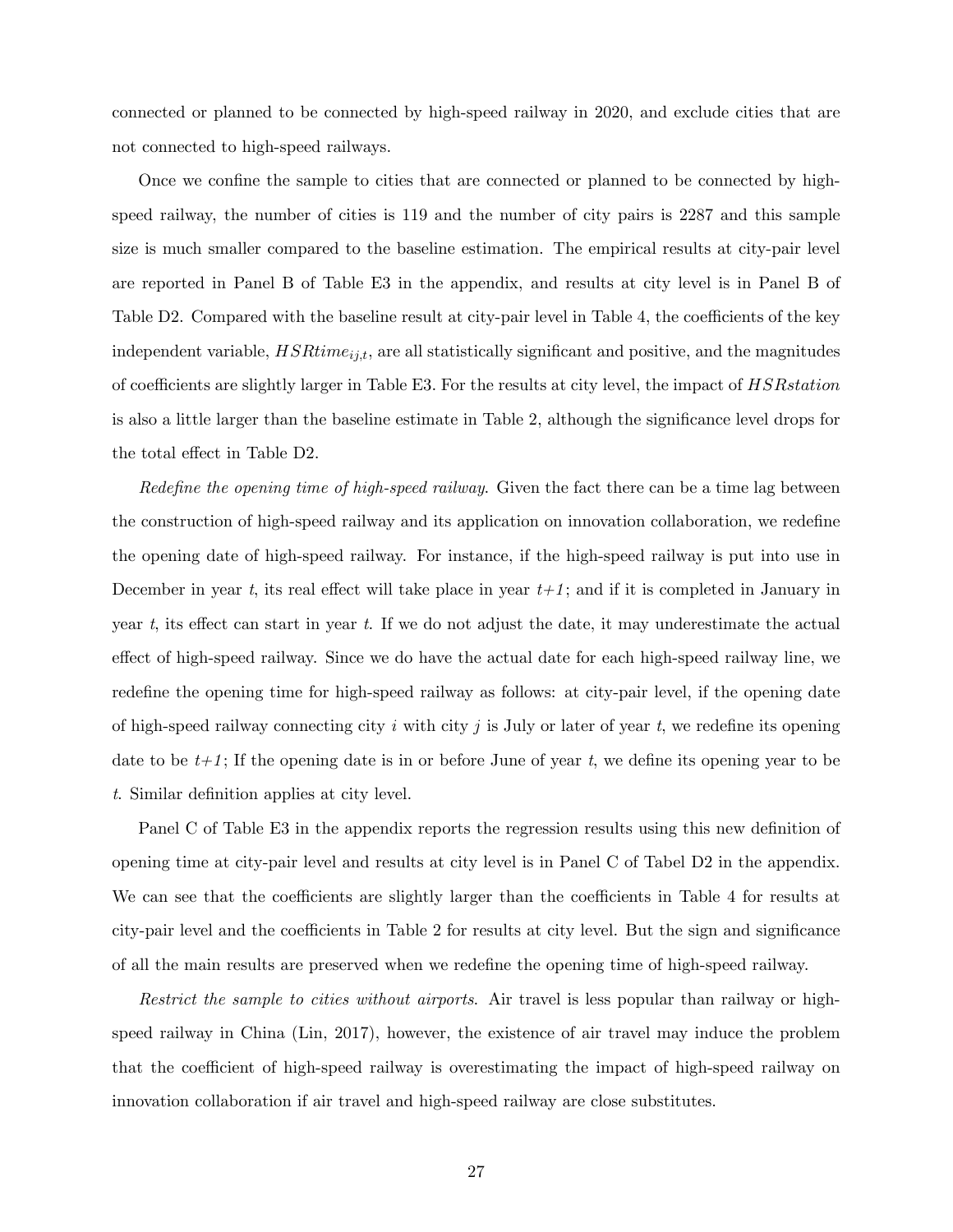In this section, we exclude cities that have airports. Using this small sample, we report the estimates at city-pair level in Panel D of Table E3 and results at city level in Panel D of Table D2. The coefficient for the key explaining variable is not significant but still positive at citiy level due to the small sample. Across all specifications at city-pair level, we find a strong, significant and positive association between the saved time and patent collaboration, but the magnitudes turns to be smaller than those in Table 4. Even if most cities in this small sample are not as developed as those with airports, we can nevertheless observe a positive and significant effect on innovation collaboration across cities.

Balanced sample. The composition of cities changes across years due to the missing values of some control variables, such as FDI and the number of industrial firms. In order to make sure that our main Öndings are not driven by these cities with missing values, in this section, we examine the impact of high-speed railway on innovation collaboration using the balanced sample at both city level and city-pair level.

The estimation results at city level are reported in Panel E of Table D1. Comparing with the baseline estimation in Table 2, we find that the magnitude of the coefficient for  $HSR$  is only slightly smaller, and the significance keeps the same. The robustness check at city-pair level is presented in Panel E of Table E3, and the coefficient for the key explaining variable is similar as the main finding in Table 4, with a slightly smaller coefficient. Thus, our findings that high-speed railway promotes innovation collaboration is robust.

#### 4.5 Heterogeneous effects

In the above analysis, we have studied the impact of high-speed railway on innovation collaboration and proved the robustness of this effect. In this section, we will examine the heterogenous effect of high-speed railway on innovation collaboration based on the specific characteristics of the cooperating cities and Örms, in particular, we focus on the spatial heterogeneity, industry heterogeneity, ownership heterogeneity and heterogeneity effect based on distance across cities.

Spatial heterogeneity effects. In this section, we consider the spatial heterogeneity for the impact of high-speed railways on innovation collaboration. Economic growth is unbalanced in China. It is more developed in the eastern and coastal regions and less developed in inland regions, i.e., the western region and central region. To understand the heterogeneous impacts of high-speed railway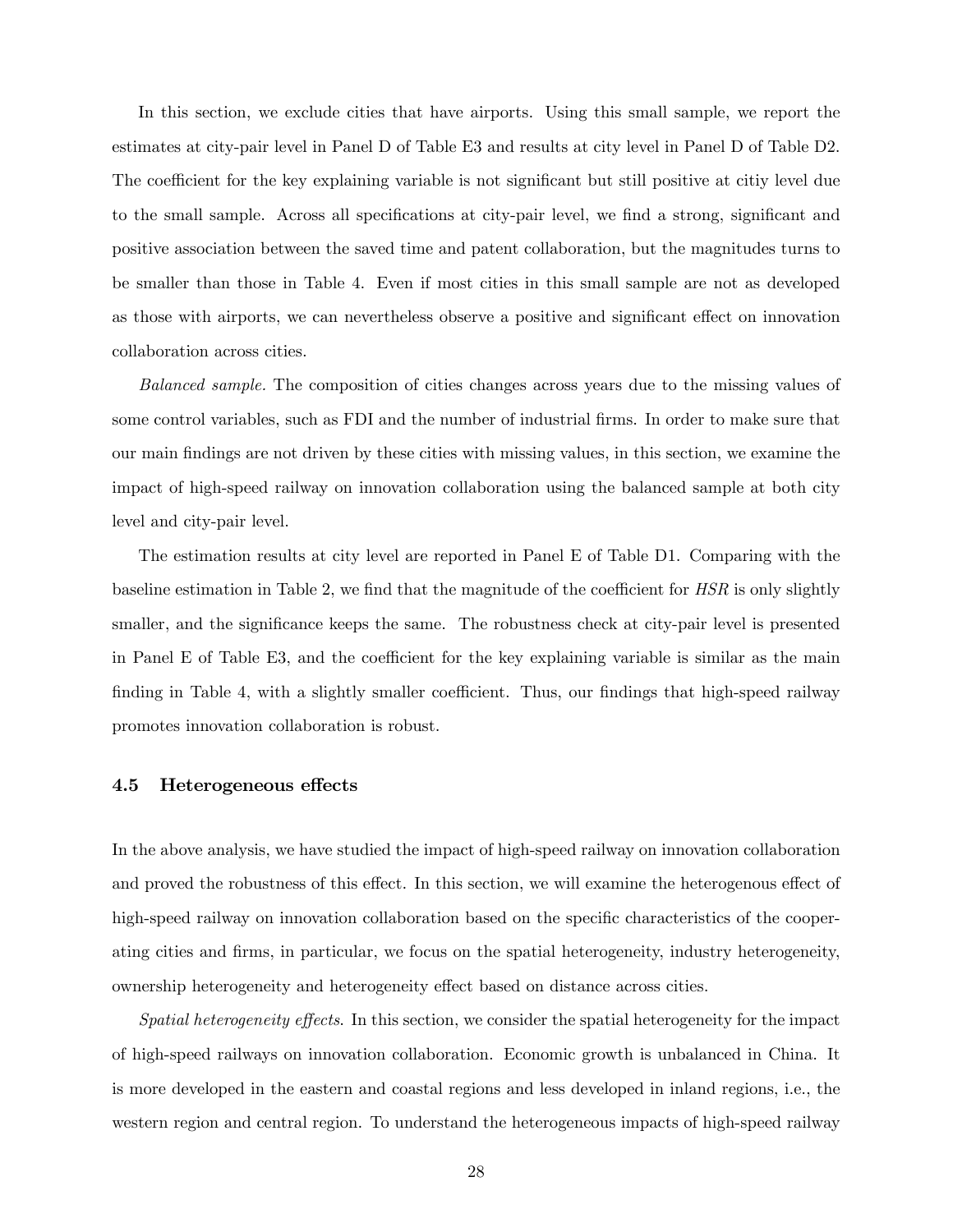on innovation collaboration in different regions, we examine its impact separately in eastern, central and western regions. The results at city-pair level are reported in Panel A of Table 7. In panel A, we report the results for the total number of collaborated patents at city-pair level. Column (1) reports the result for the eastern region, Column (2) reports the results for central region, and Column (3) is the result for western region. The results for the extensive margin is reported in Panel A of Table E4 in the appendix, and Panel A of Table E5 shows the results for the intensive margin.

It is clear that the coefficient of the western region is the largest for total number of collaboration, the extensive margin, and the intensive margin because the connections of western cities to other cities through high-speed railway network increases their communication and cooperation opportunities more substantially than for cities in other regions. This is similar to the Öndings of Zheng and Kahn (2013), who showed that high-speed railways stimulated the development of second-tier and third-tier cities. The innovation collaboration in eastern and central regions can be less sensitive to high-speed railways because most innovation collaborations are generated internally, and knowledge is more likely to circulate within their boundaries, given their geographical advantages and better economic performance. This evidence suggests that the impact of high-speed railways depends on the characteristics of local environment, such as inventor quality, technological specialization, local human capital and economic development (Agrawal et al., 2017).

#### [Insert Table 7 here]

Industry heterogeneity effects. In this section, we examine whether high-speed railways have different impacts for different industries at the city-pair level. We divide industries into three main types, i.e., manufacturing, services and other industries. Enterprises can collaborate with other enterprises in another city within their own industry, or they can collaborate with enterprises in different industries in other cities. The empirical results for total effect are shown in Panel B of Table 7. Column (1) reports the result for manufacturing industry, Column (2) is the results for service sector, and Column (3) shows the result for other industries. In addition, we also examine the impact of high-speed railways on the innovation collaboration across industries, i.e., the collaboration between manufacturing and service industry in Column (4), the collaboration between service and other industry in Column (5), and the collaboration between manufacturing and other industries in Column (6). We report the results for the extensive margin in Panel B of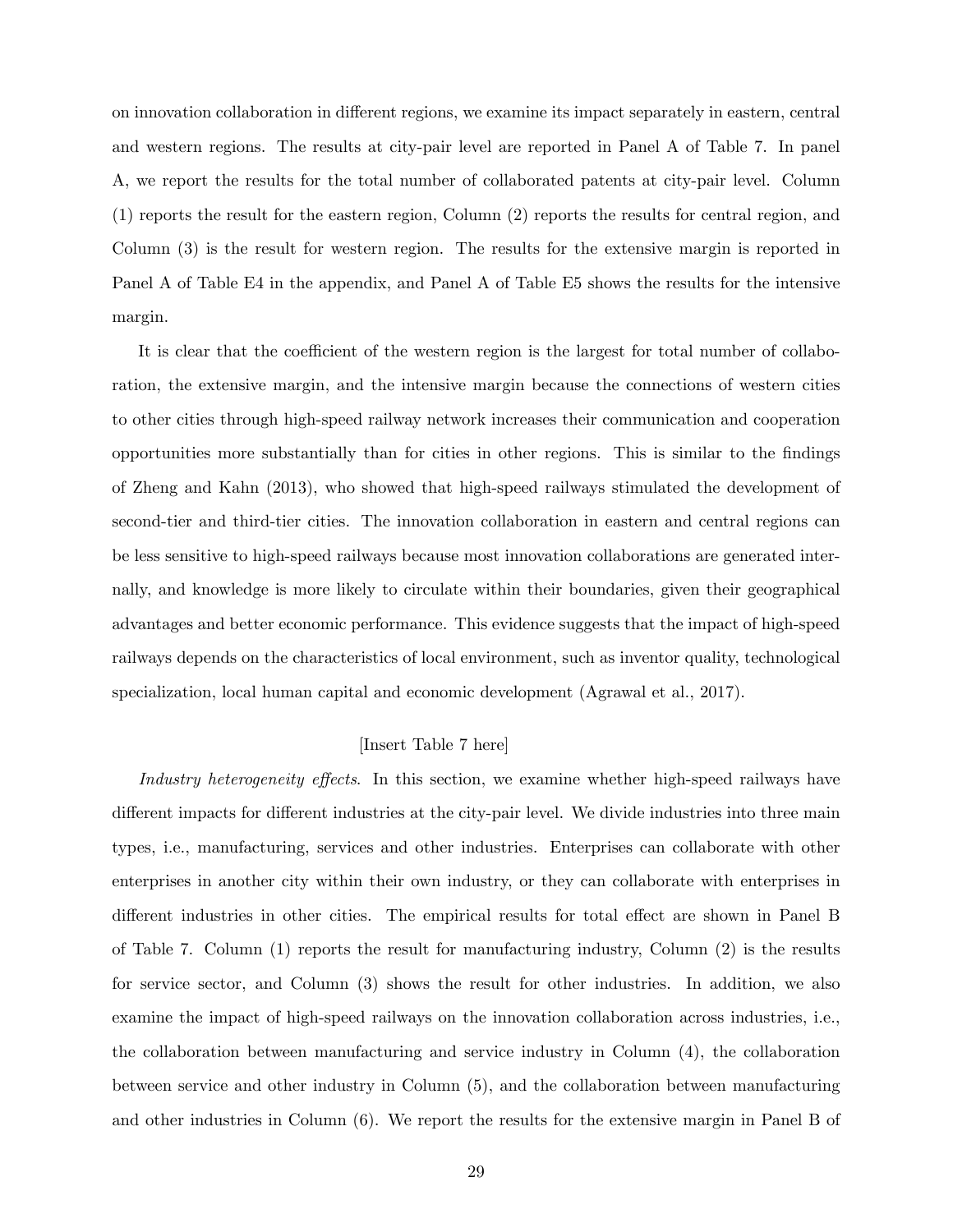Table E4 and intensive margin in Panel B of Table E5 in the appendix.

For the total number of patents, the coefficients of  $HSRtime_{ij,t}$  are much larger for collaboration within the service sector and the collaboration between manufacturing and service sector. This indicates that a reduction in transportation costs can not only increase collaboration within sectors but also strengthen collaboration across sectors, especially between manufacturing and service sector. We obtain similar findings for the extensive margin and intensive margin.

The cooperation within the manufacturing industry, within other industries, between service and other industries, and between manufacturing and other industries are also experiencing positive and significant effects, although the coefficients are slightly smaller. These findings provide evidence to support the Önding of Jacbos (1969) that the exchange of complementary knowledge across industries is central to the creation of new knowledge.

*Ownership heterogeneity effects*. In this section, we examine how high-speed railways impacted innovation collaboration for different ownerships. We have three types of ownership: state-owned enterprises, foreign enterprises and private enterprises. In Panel C of Table 7, Columns (1), (2) and (3) report the results examining the impacts of high-speed railways on innovation collaboration for state-owned enterprises, foreign firms, and private firms, respectively. We report the results for the extensive margin in Panel C of Table E4 and intensive margin in Panel C of Table E5 in the appendix.

The coefficients of  $HSRtime_{ij,t}$  are both positive and significant for state-owned enterprises and private enterprises. In addition, the coefficient of  $HSRtime_{ij,t}$  is larger for state-owned enterprises than private enterprises. For foreign Örms, the innovation collaboration is negative, but not statistically significant.

We further consider the collaboration between different types of ownership in Columns  $(4)$ ,  $(5)$ and (6). The coefficients of  $HSRtime_{ij,t}$  are all positive and significant. In particular, the coefficient is much larger for the cooperation between private enterprises and state-owned enterprises in Column (5). Thus, high-speed railways can strengthen innovation collaboration and knowledge spillover across ownership types, especially for private Örms and state-owned Örms.

Heterogeneity effects based on distance. High-speed railway has a comparative advantage over airplanes, normal train and other transportation modes within a certain distance. If the travel distance is too long, most people may want to switch from high-speed railway to air travel, while if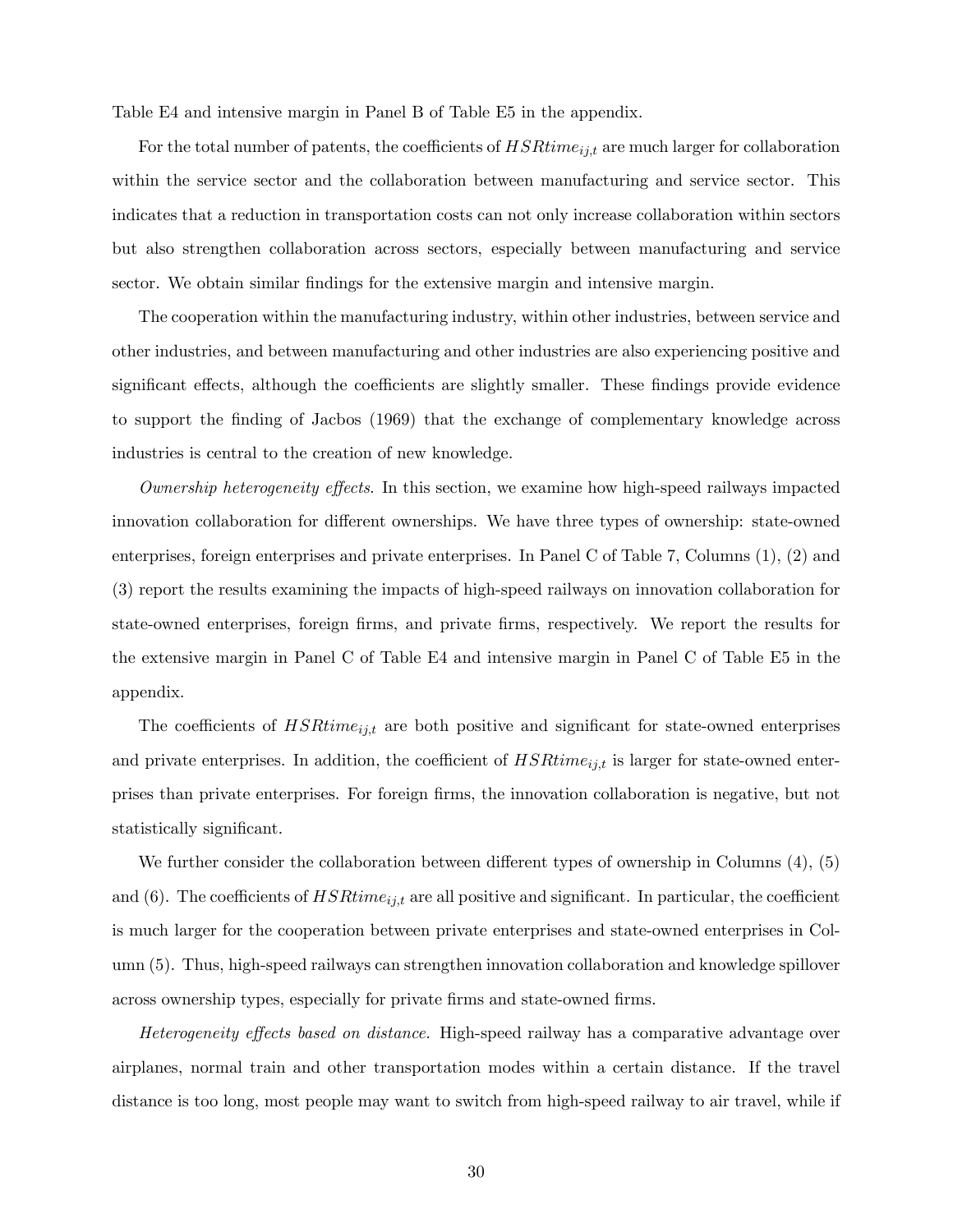the distance is too short, people may want to take a bus or drive themselves. Similar as Wang and Cai (2020), we test how geographical distance affect innovation collaboration between firms in Table 8. Results for the extensive margin and intensive margin are presented in Table E6 in the appendix. We generate several dummy variables based on the straight-line distance between city pairs, i.e., the distance smaller than 100 kilometers, the distance between 100 and 200 kilometers, the distance between 200 and 300 kilometers and the distance larger than 300 kilometers. Then, we examine the impact of high-speed railway based on distance differences. These empirical results show that, compared to the distance  $(200, 300)$ , the impact of high-speed railway is more effective in shorter distance, i.e., less than 200 kilometers, on innovation collaboration. High-speed railway is not a complete substitute for airlines, especially for longer trips. In addition, face-to-face communication is still playing key role in innovation collaboration, even in the age of internet (Wang and Cai, 2020).

[Insert Table 8 here]

# 5 Conclusion

The rapid rise of innovation in China, as measured by patents, has received considerable attention. The extant literature has mostly studied the possible factors to increase innovation. There has been no rigorous empirical study using micro Örm-level data to examine innovation collaboration from the perspective of high-speed railways in China. In addition, the existing literature mainly focuses on developed countries, such as the U.S. and Europe. The current study is, to the best of our knowledge, the Örst study to investigate innovation collaboration using matched Örm data and patent data in developing countries. We use China's high-speed railway network construction as a source variation and examine its impact on innovation collaboration between firms located in different cities in China. The difference-in-difference estimation results suggest that once a city is connected to a high-speed railway network, the number of collaborative innovations increases statistically significantly at both city level and city-pair level. The patent quality, measured by the number of citations, is also improved substantially. We find that high-speed railways have encouraged enterprises in different cities to cooperate more often on innovation on both the extensive margin and the intensive margin.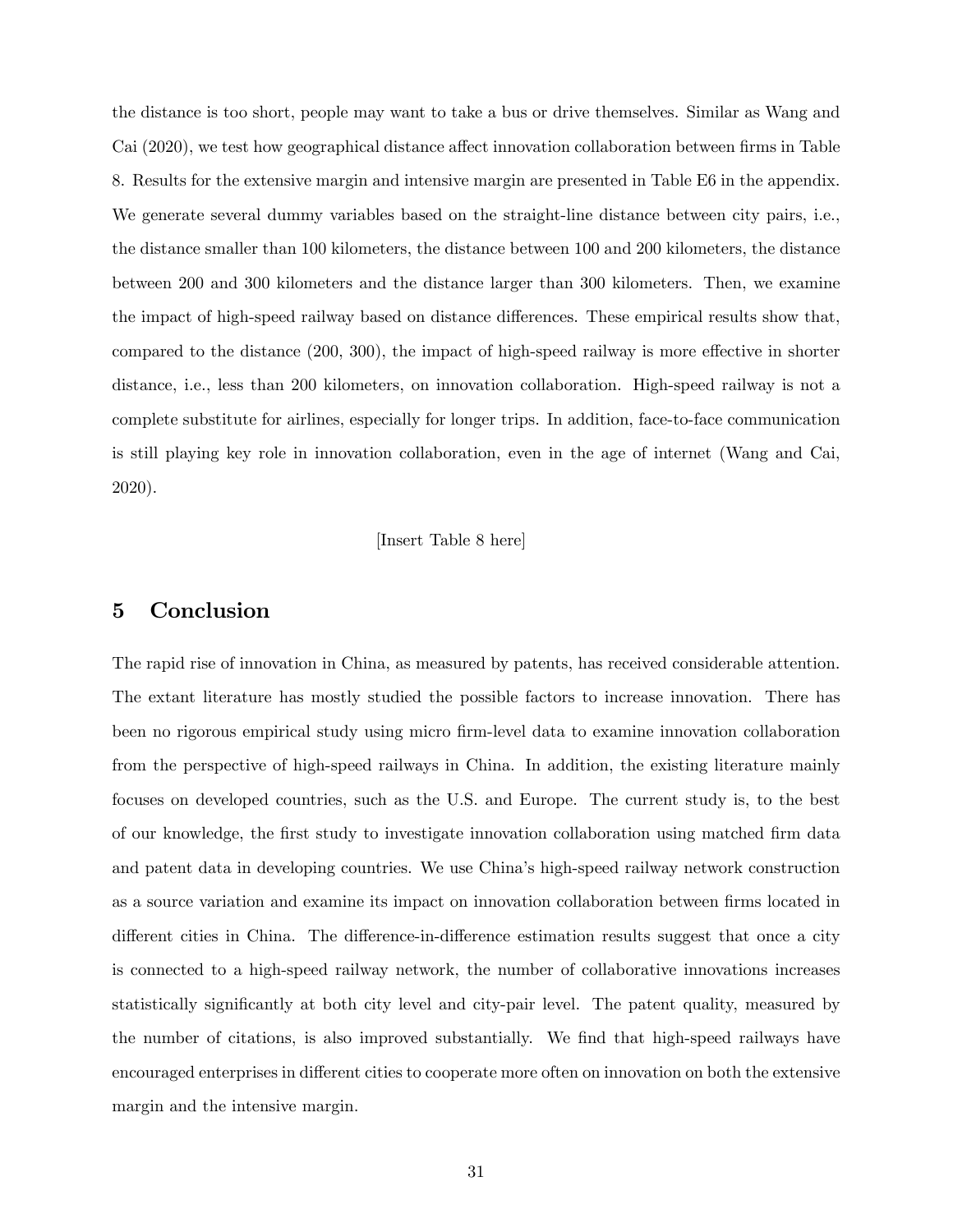To address the endogeneity of high-speed railways, we estimate an instrumental variable regression using the historical railway lines in 1934 as the instruments for the high-speed railway lines in our sample period. After controlling for the endogeneity of high-speed railways, we find that high-speed railways can substantially facilitate innovation collaboration. The impact of high-speed railways on innovation collaboration varies across different regions. Its effect is more significant in western than in eastern and central regions. High-speed railways have larger effects on innovation collaboration in service sector than in the manufacturing sector. Finally, high-speed railways can boost the innovation collaboration between state-owned enterprises and domestic private enterprises. Our research contributes to the literature on evaluating the impact of high-speed infrastructure construction on innovation collaboration. Our findings can enrich the understanding of the rapid development of innovation and economic growth in China.

The findings that high-speed railway improved the quantity and quality of collaborated patents have important implications for policymakers. First, transportation construction within a city or between cities which can increase the frequency for face-to-face meetings should be improved further to facilitate knowledge flow and research collaboration. Although the primary objective for high-speed railway construction is to improve railway services, promote industrial transformation, urbanization, and coordinated development of regional economy, it also serves as an important way to facilitate knowledge flow and transmission. Second, due to high-speed railway, more innovation collaborations come from the cooperation between more developed and less developed regions. For less developed regions, more infrastructure investments are required to attract more resources for innovation, such as human capital. In the future plan of transportation construction, more investments can be put in less developed regions. Therefore, our findings also have policy implications for the regional disparities across China. High-speed railways have effectively improved communication and cooperation between cities and contributed to more balanced development across regions in China. Finally, supplementary polices, such as regional policies, industrial polices and Önancial policies, should be combined with infrastructure construction to improve the innovation abilities of enterprises and increase the cooperation across regions and industries.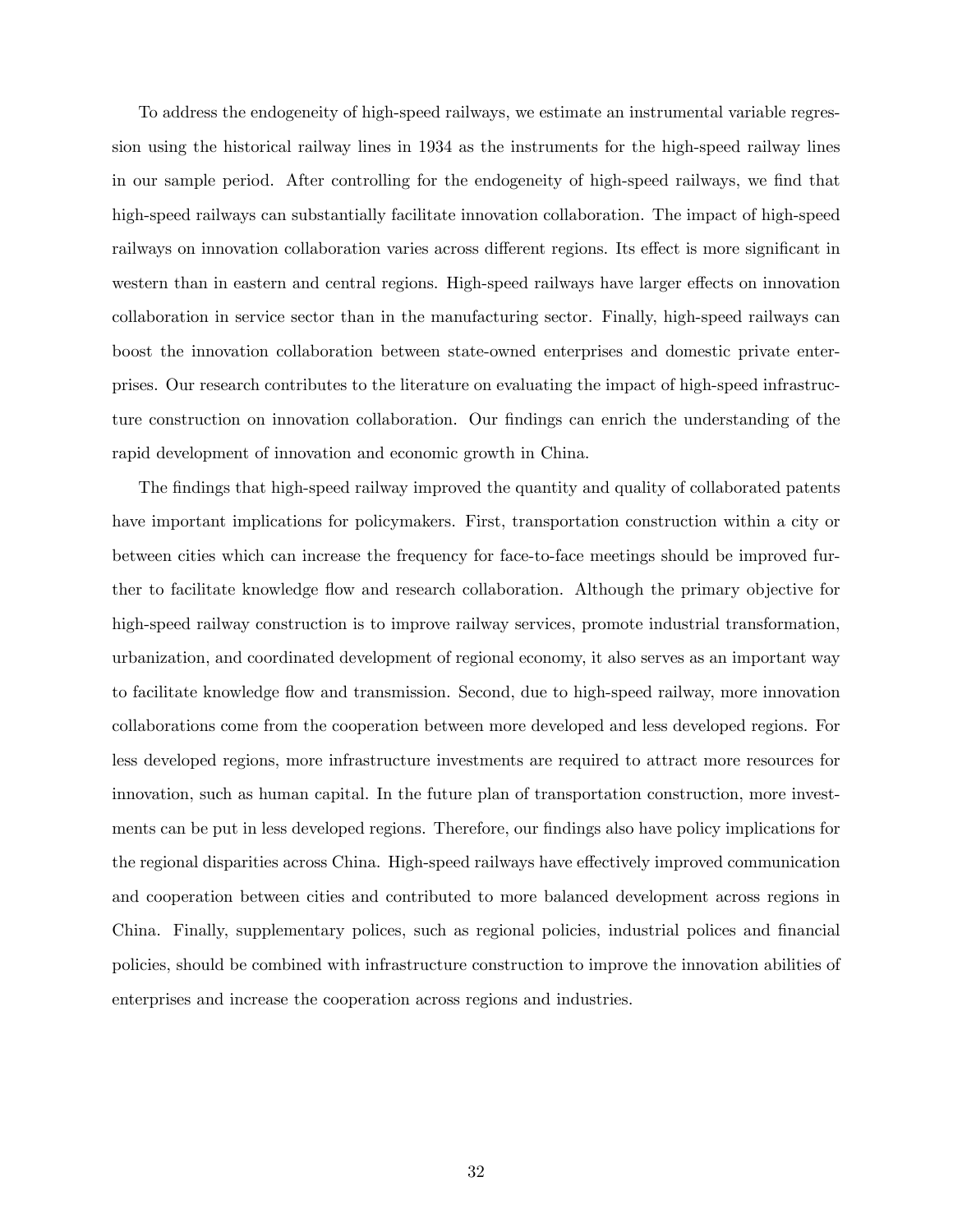# References

- [1] Acemoglu, D., U. Akcigit, 2012. Intellectual property rights policy, competition and innovation. Journal of European Economic Association 10, 1-42.
- [2] Acemoglu, D., U. Akcigit, W. R. Kerr, 2016. Innovation network. Proceeding of National Academy of Science 113(41), 11483-11488.
- [3] Aghion, P., P. Howitt, 1992. A model of growth through creative destruction. Econometrica 60, 323-351.
- [4] Agrawal, A., A. Galasso, A. Oettl, 2017. Roads and innovation. The Review of Economics and Statistics 99(3), 417-434.
- [5] Arzaghi, M., J. V. Henderson, 2008. Networking off Madison Avenue. Review of Economic Studies  $75(4)$ ,  $1011-38$ .
- [6] Audretsch, D. B., M. P. Feldman, 2004. Knowledge spillovers and the geography of innovation. In Handbook of Regional and Urban Economics, Vol. 4, edited by J. Vernon Henderson and Jacques-Francois Thisse, 2713–39. Amsterdam: Elsevier.
- [7] Banerjee, A., E. Duáo., N. Qian, 2020. On the road: Access to transportation infrastructure and econmic growth in China. Journal of Development Economics 145, 102442.
- [8] Baum-Snow, N., 2007. Did highways cause suburbanization? Quarterly Journal of Economics 122(1), 775-805.
- [9] Baum-Snow, N., V. Henderson, L. Brandt, M. Turner, Q. Zhang, 2017. Roads, railroads and decentralization of Chinese Cities. Review of Economics and Statistics 99(3), 435-448.
- [10] Berliant, M., M. Fujita, 2008. Knowledge creation as a square dance on the Hilbert Cube. International Economic Review 49(4), 1251-1295.
- [11] Berliant, M., R. R. Reed III, P. Wang, 2006. Knowledge exchange, matching, and agglomeration. Journal of Urban Economics 60, 69-95.
- [12] Bertrand, M., E. Duflo, S. Mullainathan, 2004. How much should we trust Differences-in-Differences dstimates. The Quarterly Journal of Economics  $119(1)$ ,  $249-275$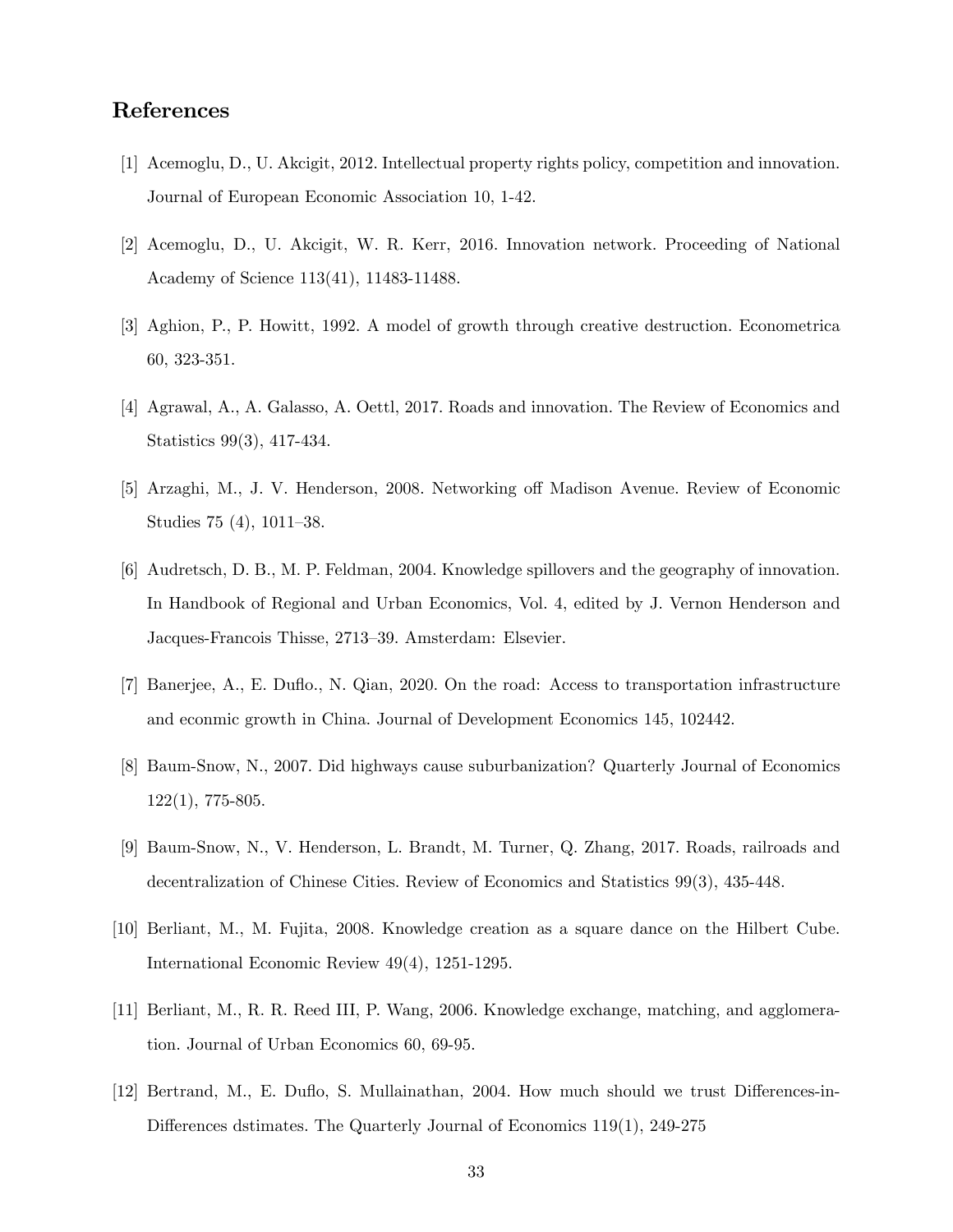- [13] Brandt, L., Van Biesebroeck, J., Wang, L., Zhang, Y., 2017. WTO accession and performance of Chinese manufacturing Örms. American Economic Review 107(9), 2784-2820.
- [14] Campante, F. and D. Yanagizawa-Drott, 2018. Long-range growth: Economic development in the global network of air links. The Quarterly Journal of Economics, 1395-1458.
- [15] Charikar, M. S., 2002. Similarity estimation techniques from rounding algorithms. In Proceedings of the thiry-fourth annual ACM symposium on Theory of computing, 380-388.
- [16] Charlot, S., G. Duranton, 2004. Communication externalities in cities. Journal of Urban Economics 56(3), 581-613.
- [17] Davis, D.R., J. I. Dingel, 2019. A spatial knowledge economy. American Economic Review 109(1), 153-170.
- [18] Donaldson, D., 2018. Railroads of the Raj: Estimating the impact of transportation infrastructure. American Economic Review 108(4-5), 899-934.
- [19] Dong, X., S. Zheng, M. Kahn, 2020. The role of transportation speed in facilitating high skilled teamwork. Journal of Urban Economics, 115, 103212.
- [20] Duranton, G., P. Morrow, M. A. Turner, 2014. Roads and trade: Evidence from the US. Review of Economic Studies 81(2014), 681-724.
- [21] Duranton, G., Turner M. A., 2012. Urban growth and transportation. Review of Economic Studies 79(4), 1407-1440.
- [22] Faber, B. 2014. Trade integration, market size, and industrialization: evidence from Chinaís national trunk highway system. The Review of Economics Studies, 81(3), 1046-1070.
- [23] Faria, P. de, F. Lima, R. Santos, 2010. Cooperation in innovation activities: The importance of partners. Research Policy 39, 1082-1092.
- [24] Gao Y., J. Zheng, 2020. The impact of high-speed rail on innovation: An empirical test of the companion innovation hypothesis of transportation improvement with Chinaís manufacturing firms. World Development, 127, 104838.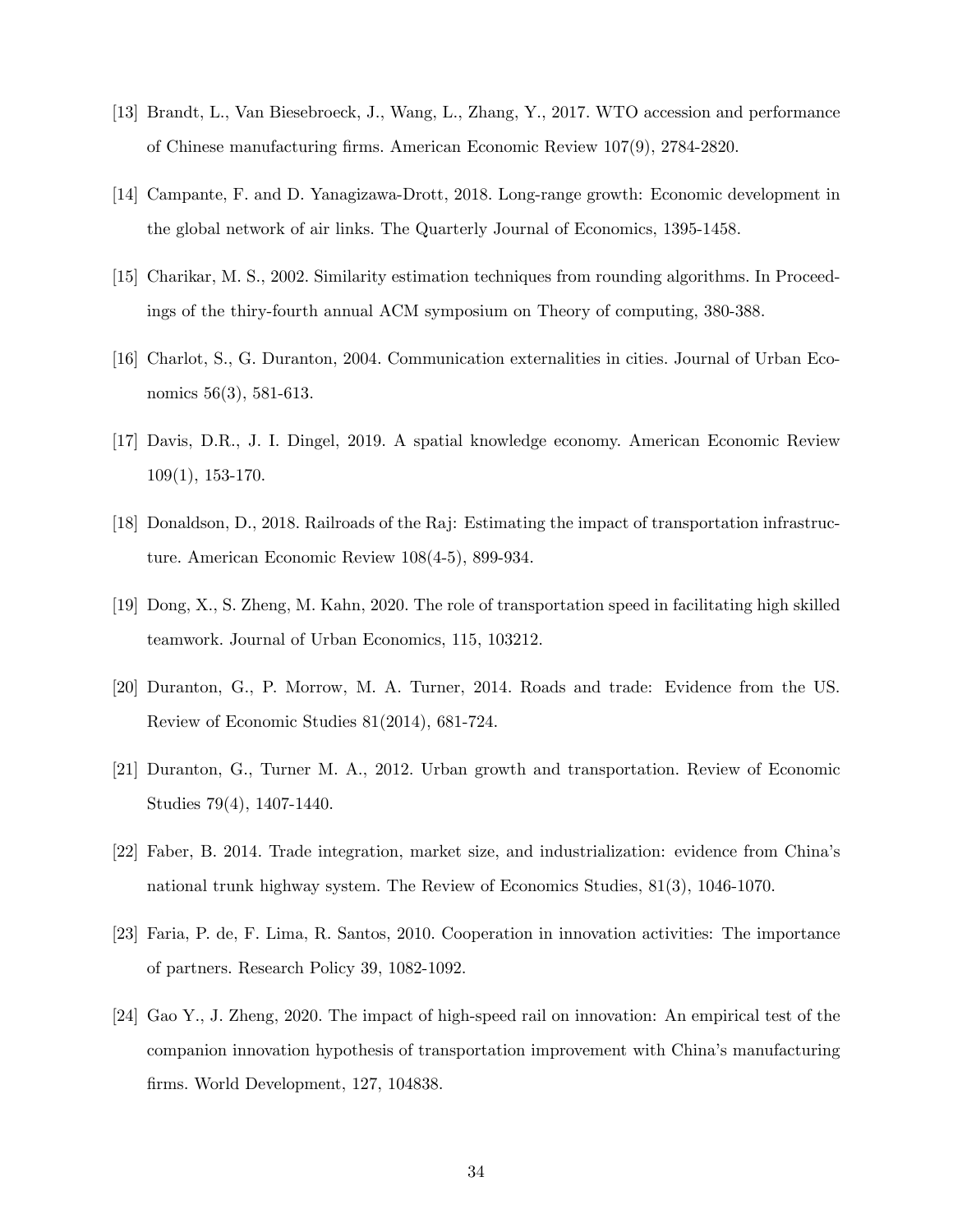- [25] Glaeser, E. L., A. Saiz, 2004. The rise of the skilled city. Brookings-Wharton Papers on Urban Affairs, 47-94.
- [26] Grossman, G. M., E. Helpman, 1991. Trade, knowledge spillovers, and growth. European Economic Review 35(2-3), 517-526.
- [27] He, Z., Tong, T. W., He, W., Zhang, Y., Lu, J., 2013. Chinese patent database user documentation: Matching sipo patents to chinese publicly-listed companies and subsidiaries. User Documentation, Chinese Patent Data Project September.
- [28] Holmes, T. J., McGrattan, E. R., Prescott, E. C., 2015. Quid pro quo: Technology capital transfers for market access in china. The Review of Economic Studies 82(3), 1154-1193.
- [29] Hornung, E., 2015. Railroads and growth in Prussia. Journal of European Economic Association, 13(4), 699-736.
- [30] Hsieh, C. T., Klenow, P. J., 2009. Misallocation and manufacturing TFP in China and India. The Quarterly Journal of Economics 124(4), 1403-1448.
- [31] Hu, A. G. Z., 2020. Public funding and the ascent of Chinese science: Evidence form the National Natural Science Foundation of China. Research Policy, forthcoming.
- [32] Huang Y., M. Pagano, U. Panizza, 2020. Local crowding-out in China. Journal of Finance, 75(6), 2855-2898.
- [33] Jacobs, J., 1969. The Economy of Cities. New York: Random House.
- [34] Jaffe, A. B., M. Trajtenberg, 2002. Patents, Citations and Innovations: A Window on the Knowledge Economy. MIT Press, Cambridge, MA.
- [35] Jaffe, A. B., M. Trajtenberg, R. Henderson, 1993. Geographic localization of knowledge spillovers as evidenced by patent citations. Quarterly Journal of Economics 108, 578–598.
- [36] König, M. D., X. Liu, Y. Zenou, 2019. R&D networks: Theory, empirics, and policy implications. Review of Economics and Statistics 101(3), 476-491.
- [37] Krugman, P., 1991a. Increasing returns and economic geography. Journal of Political Economy 99(3), 483-499.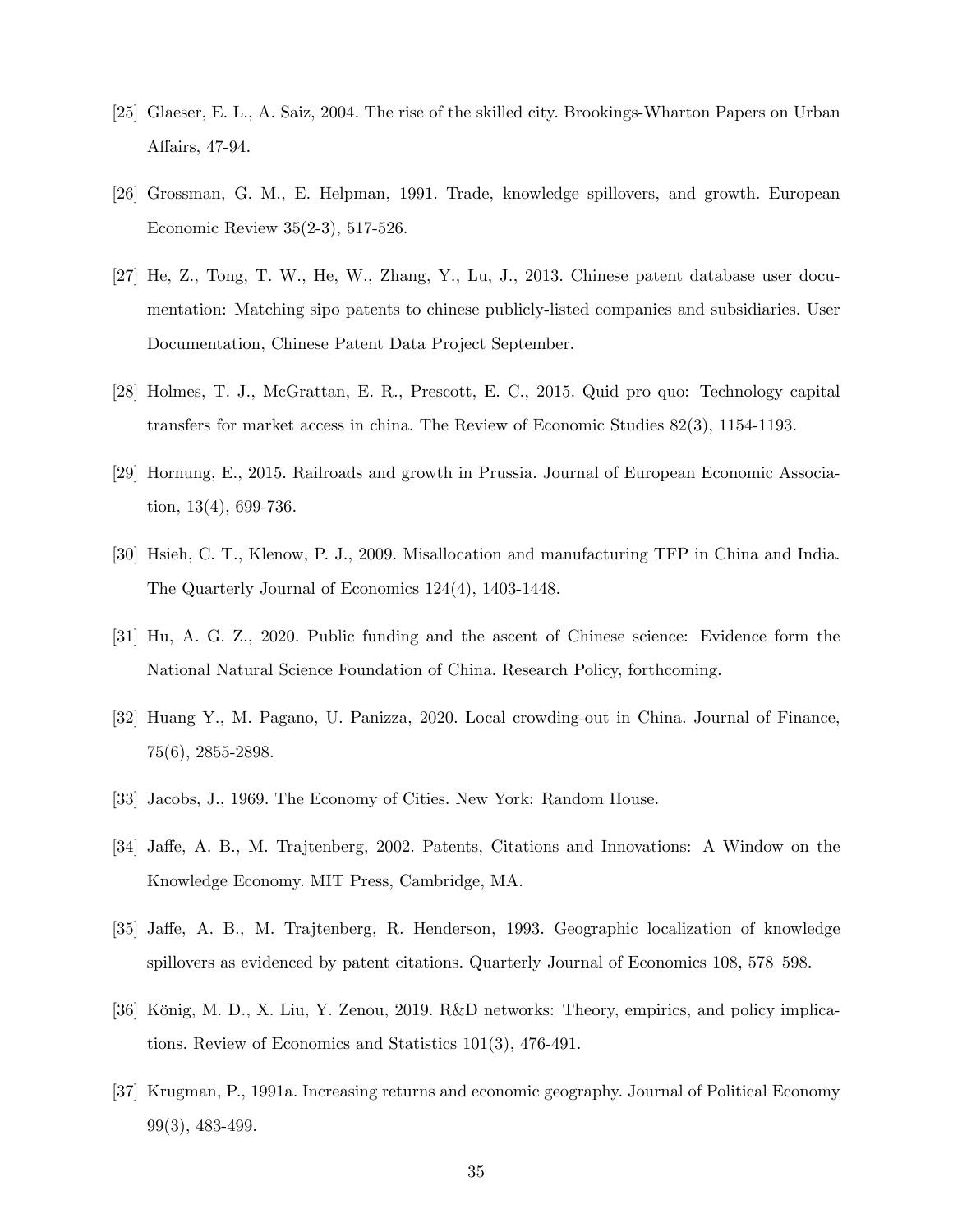- [38] Krugman, P., 1991b. Geography and trade, Cambridge (MA): MIT Press.
- [39] Lin, Y., 2017. Travel costs and urban specialization patterns: Evidence from Chinaís high speed railway system. Journal of Urban Economics 98, 98-123.
- [40] Lin, Y., Y. Qin, J. Sulaeman, J. Yan and J. Zhang, 2020. Expanding footprints: fhe impact of passenger transportation on corporate locations. Working paper at SSRN: https://ssrn.com/abstract=3418227
- [41] Liu, F., D. Simon, Y. Sun, C. Cao, 2011. Chinaís innovation policies: Evolution, institutional structure and trajectory. Research Policy 40, 917-931.
- [42] Manku, G. S., Jain, A., Das Sarma, A., 2007. Detecting near-duplicates for web crawling. In Proceedings of the 16th international conference on World Wide Web, 141-150.
- [43] Möller J., M. Zierer, 2018. Autobahns and jobs: A regional stuy using historical instrumental variables. Journal of Urban Economics, 103, 18-33.
- [44] Hong, Maoxian, 1930. The latest Chinese situation at a glance, by Eastern Yudi Academy Society.
- [45] Michael, G., 2008. The effect of trade on the demand for skill: Evidence from the interstate highway system. Review of Economics and Statistics  $90(4)$ , 683-701.
- $[46]$  Ouyang, M., Y. Peng, 2015. The treatment-effect estimation: A case study of the 2008 economic stimulus package of China. Journal of Econometrics 188, 545-557.
- [47] Qin, Y. 2017. "No county left behind?" The distributional impact of high-speed rail upgrades in China. Journal of Econoimc Geography, 17(3), 489-520.
- [48] Rappaport, J., 2007. Moving to nice weather. Regional Science and Urban Economics 37(3), 375-398.
- [49] Romer, Paul M., 1986. Increasing returns and long run growth. Journal of Political Economy 94, 1002-1037.
- [50] Rosenkopf, L., P. Almeida, 2003. Overcoming local search through alliances and mobility. Management Science  $49(6)$ ,  $751-766$ .